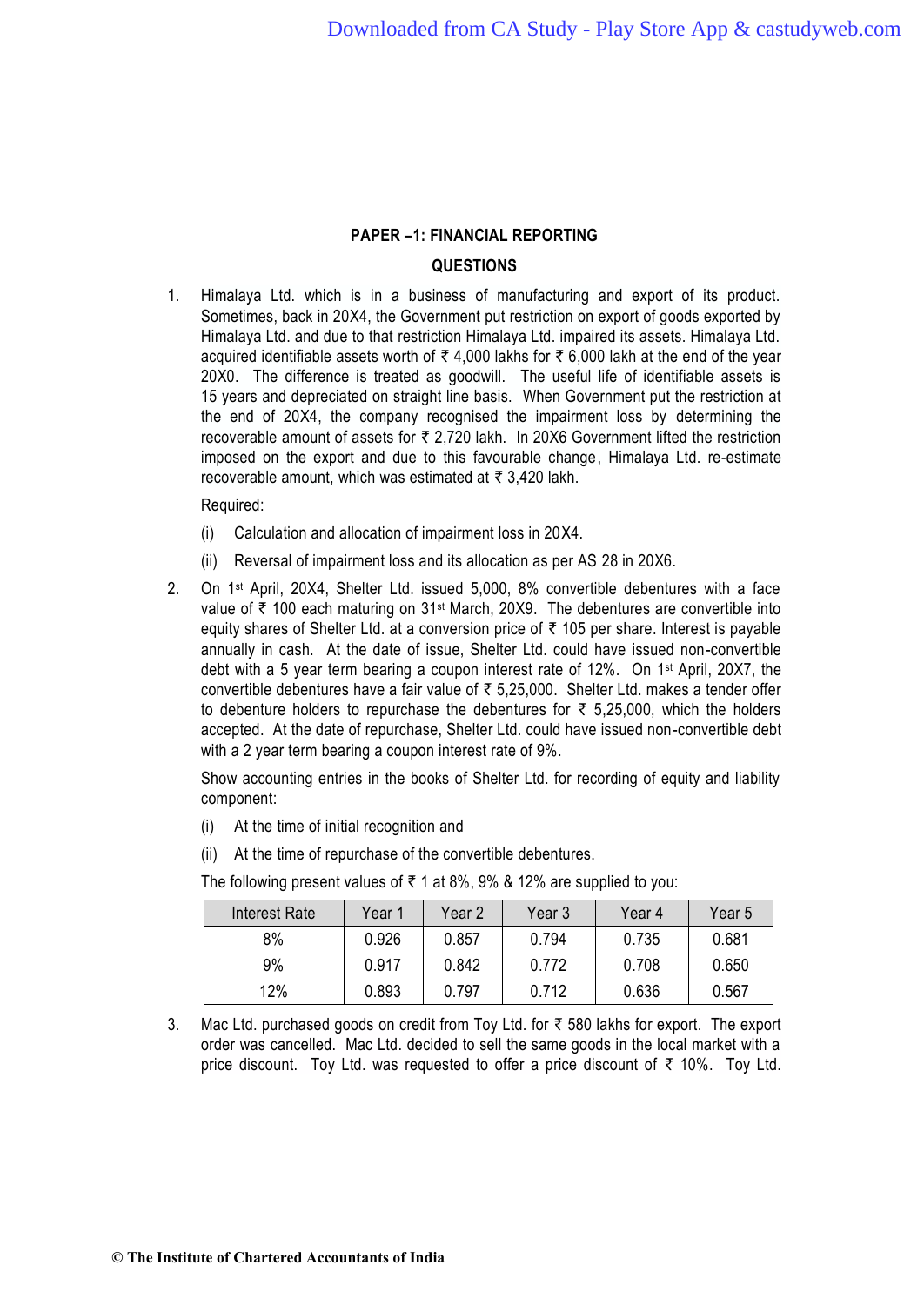wants to adjust the sales figure to the extent of the discount requested by Mac Ltd. Discuss whether such a treatment in the books of Toy Ltd. is justified as per the provisions of the relevant Ind AS.

Also, Toy Ltd. entered into a sale deed for its Land on 15th March, 20X1. But registration was done with the registrar on 20<sup>th</sup> April, 20X1. But before registration, is it possible to recognize the sale and the gain at the balance sheet date? Give reasons in support of your answer.

4. An entity constructs a new head office building commencing on 1<sup>st</sup> September 20X1, which continues till 31<sup>st</sup> December 20X1. Directly attributable expenditure at the beginning of the month on this asset are  $\bar{\tau}$  100,000 in September 20X1 and  $\bar{\tau}$  250,000 in each of the months of October to December 20X1.

The entity has not taken any specific borrowings to finance the construction of the asset, but has incurred finance costs on its general borrowings during the construction period. During the year, the entity had issued 10% debentures with a face value of  $\bar{\tau}$  20 lacs and had an overdraft of  $\bar{\tau}$  500,000, which increased to  $\bar{\tau}$  750,000 in December 20X1. Interest was paid on the overdraft at 15% until 1 October 20X1, then the rate was increased to 16%.

Calculate the capitalization rate for computation of borrowing cost in accordance with Ind AS 23 'Borrowing Costs'.

5. ABC is a construction contract company involved in building commercial properties. Its current policy for determining the percentage of completion of its contracts is based on the proportion of cost incurred to date compared to the total expected cost of the contract.

One of ABC's contracts has an agreed price of  $\bar{\tau}$  250 crores and estimated total costs of ₹ 200 crores. The cumulative progress of this contract is:

| Year ended                    | 31 <sup>st</sup> March 20X1 | 31 <sup>st</sup> March 20X2 |
|-------------------------------|-----------------------------|-----------------------------|
| Cost incurred                 | 80                          | 145                         |
| Work certified and billed     | 75                          | 160                         |
| Amount received against bills | 70                          | 150                         |

ABC prepared and published its financial statements for the year ended  $31^{st}$  March 20X1. Relevant extracts are:

|                          | ₹ in Crores     |
|--------------------------|-----------------|
| Revenue [(80/200) x 250] | 100             |
| Cost of sales            | <u>(80)</u>     |
| Profit                   | $\overline{20}$ |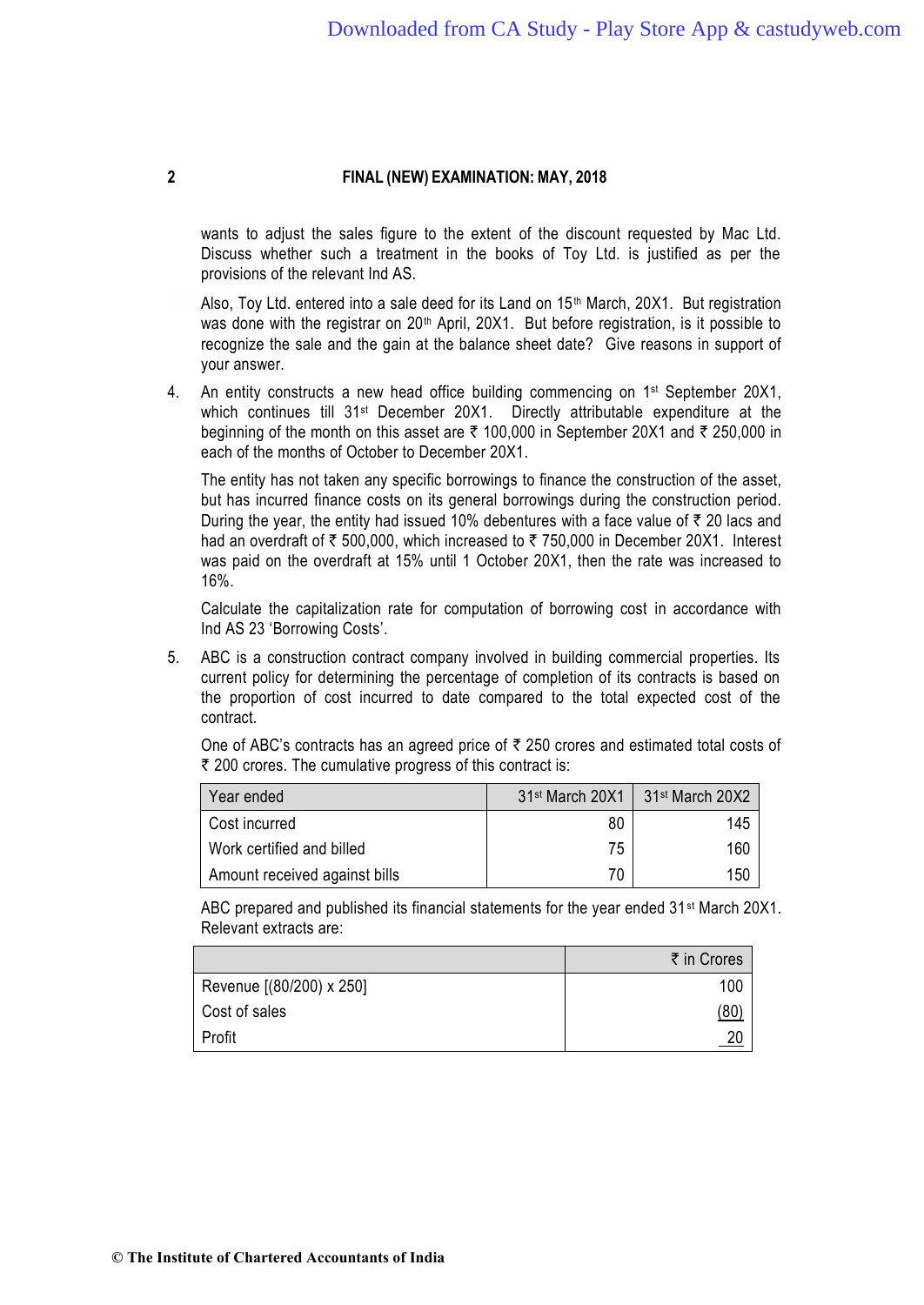## **Balance Sheet (Extracts)**

|                                            | ₹ Crores        |
|--------------------------------------------|-----------------|
| <b>Current assets</b>                      |                 |
| Amount due from customers                  |                 |
| Contract cost to date                      | 80              |
| Profit recognized                          | $\overline{20}$ |
|                                            | 100             |
| Progress billing to date                   | (75)            |
| Billing to be done                         | 25              |
| Contract asset (amount receivable) (75-70) | 5               |

ABC has received some adverse publicity in the financial press for taking its profit too early in the contract process, leading to disappointing profits in the later stages of contracts. Most of ABC's competitors take profit based on the percentage of completion as determined by the work certified compared to the contract price.

#### Required

- (a) Assume that ABC changes its method of determining the percentage of completion of contracts to that used by its competitors, as this would represent a change in an accounting estimate. Prepare equivalent extracts to the above for the year ended 31st March 20X2.
- (b) Identify, whether the above change represents a change in accounting estimate or a change in accounting policy and why?
- 6. On 31 March 20X1, the inventory of ABC includes spare parts which it had been supplying to a number of different customers for some years. The cost of the spare parts was  $\bar{\tau}$  10 million and based on retail prices at 31 March 20X1, the expected selling price of the spare parts is  $\bar{\tau}$  12 million. On 15 April 20X1, due to market fluctuations, expected selling price of the spare parts in stock reduced to  $\bar{\tau}$  8 million. The estimated selling expense required to make the sales would  $\bar{\tau}$  0.5 million. Financial statements were authorised by Board of Directors on 20<sup>th</sup> April 20X1.

As at 31st March 20X2, Directors noted that such inventory is still unsold and lying in the warehouse of the company. Directors believe that inventory is in a saleable condition and active marketing would result in an immediate sale. Since the market conditions have improved, estimated selling price of inventory is  $\bar{\tau}$  11 million and estimated selling expenses are same  $\bar{\tau}$  0.5 million.

What will be the value inventory at the following dates:

- (a) 31st March 20X1
- (b) 31st March 20X2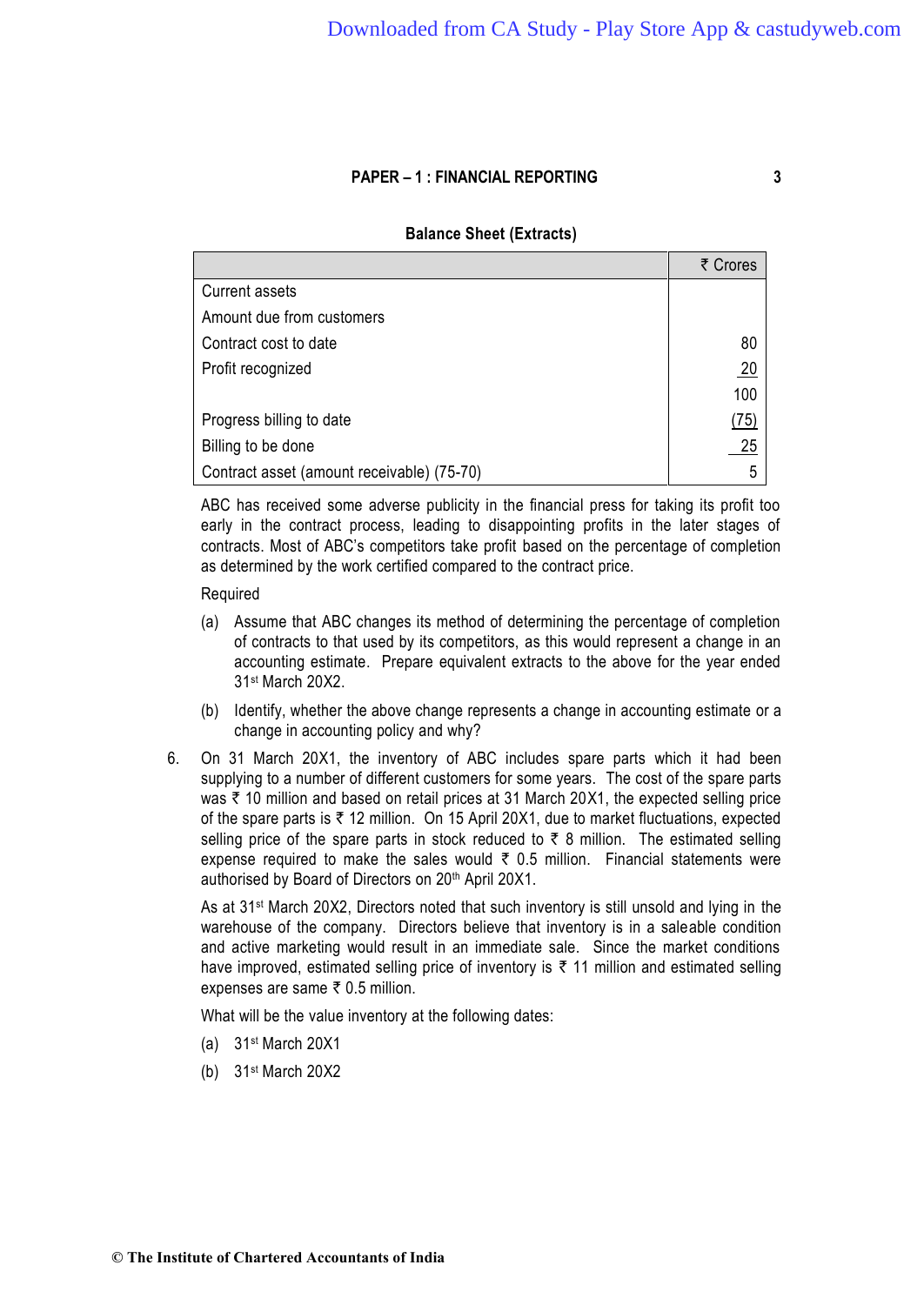7. Following is the extract of the consolidated financial statements of A Ltd. for the year ended on:

| Asset/ (liability)                                                           | Carry amount as on<br>31st March, 20X1<br>(In ₹ '000) |
|------------------------------------------------------------------------------|-------------------------------------------------------|
| Attributed goodwill                                                          | 200                                                   |
| Intangible assets                                                            | 950                                                   |
| Financial asset measured at fair value through other<br>comprehensive income | 300                                                   |
| Property, plant & equipment                                                  | 1100                                                  |
| Deferred tax asset                                                           | 250                                                   |
| Current assets – inventory, receivables and cash balances                    | 600                                                   |
| <b>Current liabilities</b>                                                   | (850)                                                 |
| Non-current liabilities – provisions                                         | (300)                                                 |
| Total                                                                        | 2,250                                                 |

On 15<sup>th</sup> September 20X1, Entity A decided to sell the business. It noted that the business meets the condition of disposal group classified as held for sale on that date in accordance with Ind AS 105. However, it does not meet the conditions to be classified as discontinued operations in accordance with that standard.

The disposal group is stated at the following amounts immediately prior to reclassification as held for sale.

| Asset/ (liability)                                                                       | Carry amount as<br>on $15th$<br>September 20X1 |
|------------------------------------------------------------------------------------------|------------------------------------------------|
|                                                                                          | (In ₹ '000)                                    |
| Attributed goodwill                                                                      | 200                                            |
| Intangible assets                                                                        | 930                                            |
| Financial asset<br>fair value<br>measured at<br>through<br>other<br>comprehensive income | 360                                            |
| Property, plant & equipment                                                              | 1,020                                          |
| Deferred tax asset                                                                       | 250                                            |
| Current assets – inventory, receivables and cash balances                                | 520                                            |
| <b>Current liabilities</b>                                                               | (870)                                          |
| Non-current liabilities – provisions                                                     | (250)                                          |
| Total                                                                                    | 2,160                                          |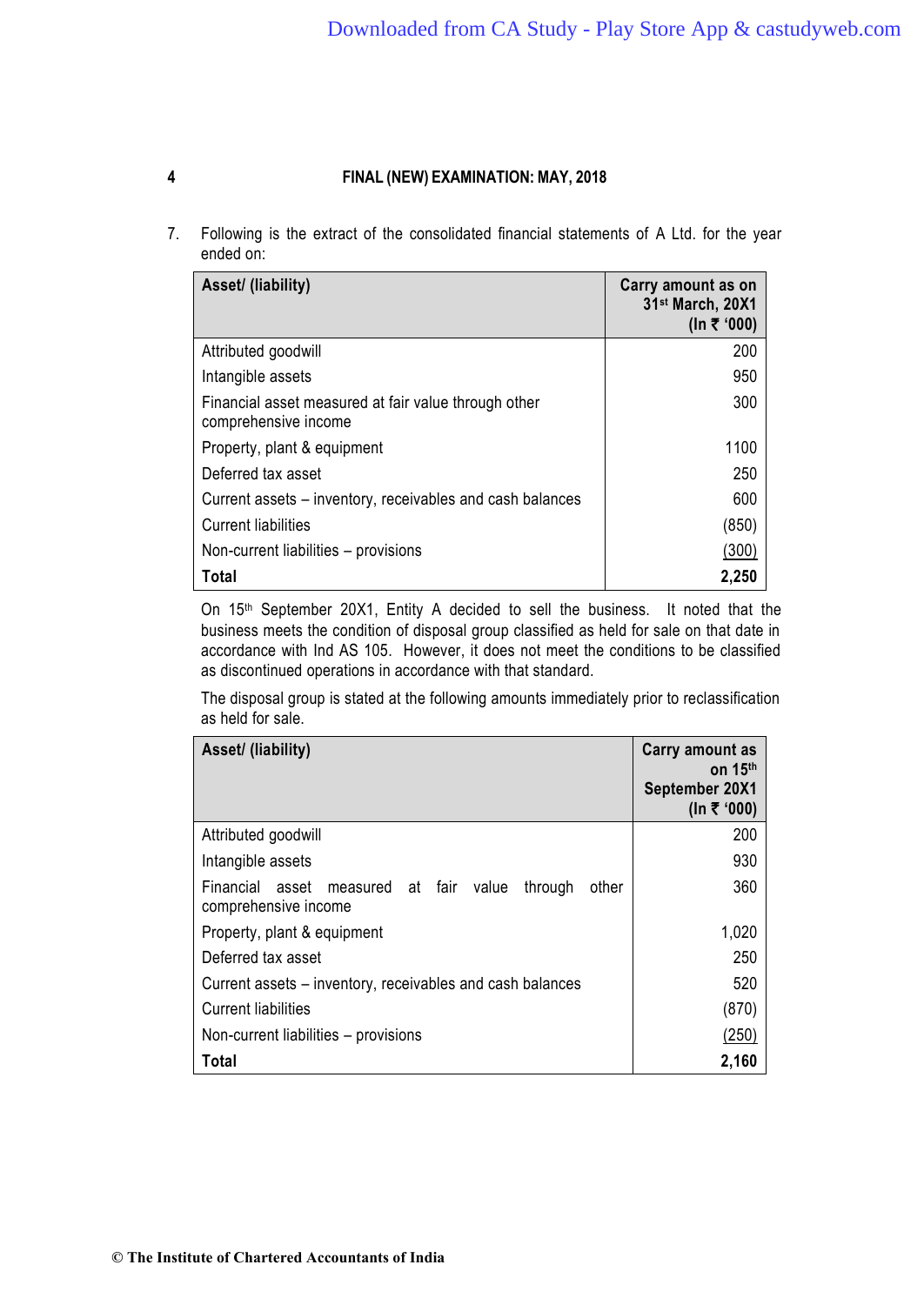Entity A proposed to sell the disposal group at  $\bar{\tau}$  19,00,000. It estimates that the costs to sell will be  $\bar{\tau}$  70,000. This cost consists of professional fee to be paid to external lawyers and accountants.

As at 31st March 20X2, there has been no change to the plan to sell the disposal group and entity A still expects to sell it within one year of initial classification. Mr. X, an accountant of Entity A remeasured the following assets/ liabilities in accordance with respective standards as on 31st March 20X2:

| Available for sale:                                     | (In ₹ '000) |
|---------------------------------------------------------|-------------|
| <b>Financial assets</b>                                 | 410         |
| Deferred tax assets                                     | 230         |
| Current assets-Inventory, receivables and cash balances | 400         |
| <b>Current liabilities</b>                              | 900         |
| Non-current liabilities-provisions                      | 250         |

The disposal group has not been trading well and its fair value less costs to sell has fallen to  $\bar{x}$  16,50,000.

Required:

What would be the value of all assets/ labilities within the disposal group as on the following dates in accordance with Ind AS 105?

- (a) 15 September, 20X1 and
- (b) 31st March, 20X2
- 8. Company A has taken a long term loan arrangement from Company B. In the month of December 20X1, there has been a breach of material provision of the arrangement. As a consequence of which the loan becomes payable on demand on March 31, 20X2. In the month of May 20X2, the Company started negotiation with the Company B for not to demand payment as a consequence of the breach. The financial statements were approved for the issue in the month of June 20X2. In the month of July 20X2, both company agreed that the payment will not be demanded immediately as a consequence of breach of material provision.

Advise on the classification of the liability as current / non –current.

- 9. Company A acquires 70% of the equity stake in Company B on July 20, 20X1. The consideration paid for this transaction is as below:
	- (a) Cash consideration of  $\bar{\tau}$  15,00,000
	- (b) 200,000 equity shares having face of  $\bar{\tau}$  10 and fair value of  $\bar{\tau}$  15 per share.

On the date of acquisition, Company B has cash and cash equivalent balance of  $\bar{\tau}$  2,50,000 in its books of account.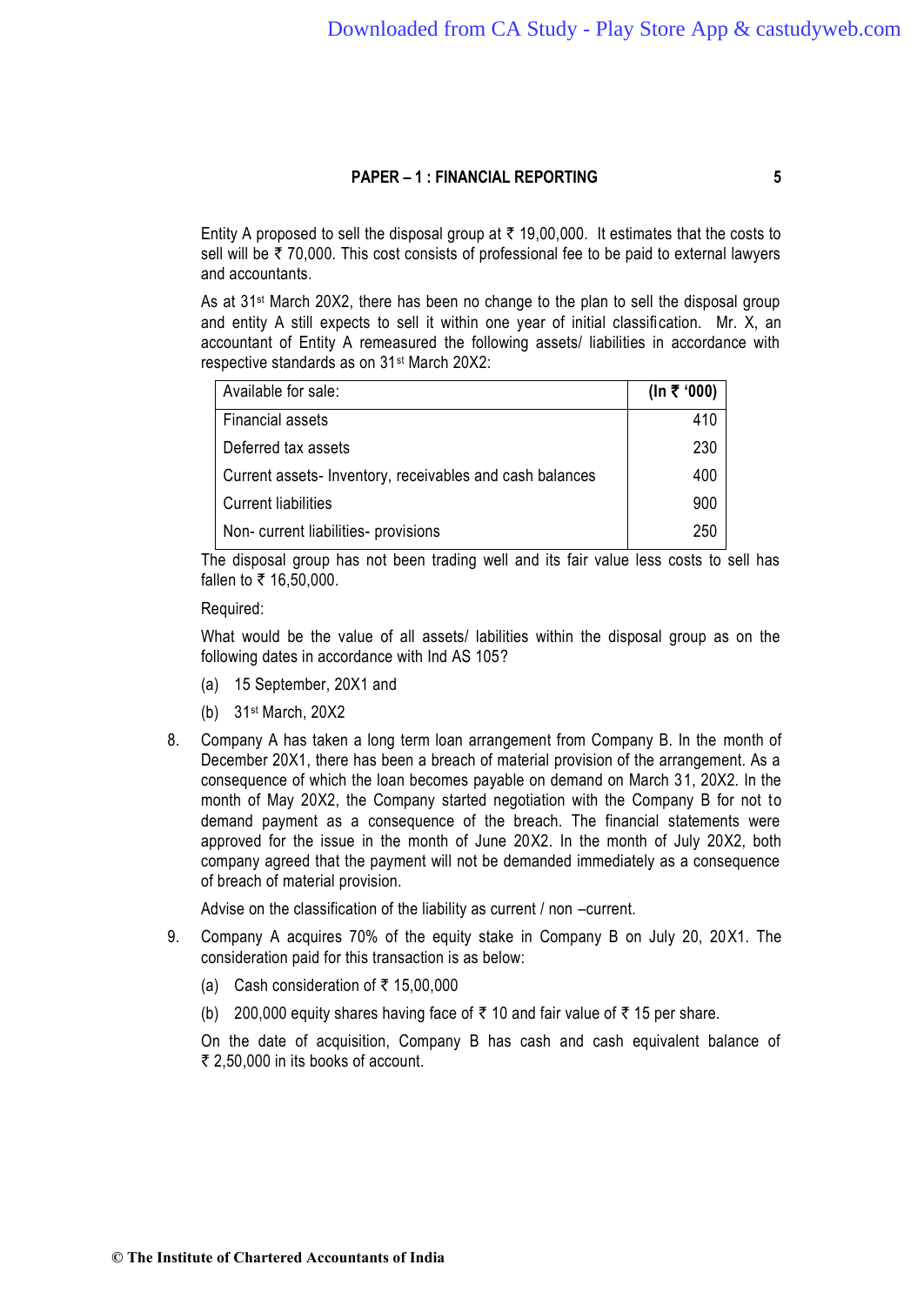On October 10, 20X2, Company A further acquires 10% stake in Company B for cash consideration of  $\overline{\xi}$  8,00,000.

Advise how the above transactions will be disclosed/presented in the statement of cash flows as per Ind AS 7.

10. On 1 April 20X1, Alpha Ltd. acquires 80 percent of the equity interest of Beta Pvt. Ltd. in exchange for cash of  $\bar{\tau}$  300. Due to legal compulsion, Beta Pvt. Ltd. had to dispose of their investments by a specified date. Therefore, they did not have sufficient time to market Beta Pvt. Ltd. to multiple potential buyers. The management of Alpha Ltd. initially measures the separately recognizable identifiable assets acquired and the liabilities assumed as of the acquisition date in accordance with the requirement of Ind AS 103. The identifiable assets are measured at  $\bar{\tau}$  500 and the liabilities assumed are measured at  $\bar{\tau}$  100. Alpha Ltd. engages on independent consultant, who determined that the fair value of 20 per cent non-controlling interest in Beta Pvt. Ltd. is  $\bar{\tau}$  84.

Alpha Ltd. reviewed the procedures it used to identify and measure the assets acq uired and liabilities assumed and to measure the fair value of both the non controlling interest in Beta Pvt. Ltd. and the consideration transferred. After the review, it decided that the procedures and resulting measures were appropriate.

Calculate the gain or loss on acquisition of Beta Pvt. Ltd. and also show the journal entries for accounting of its acquisition. Also calculate the value of the non-controlling interest in Beta Pvt. Ltd. on the basis of proportionate interest method, if alternatively applied?

- 11. On 30th January, 20X1, A Ltd. purchased a machinery for \$5,000 from USA supplier on credit basis. A's Ltd. functional currency is the Rupee. The exchange rate on the date of transaction is 1\$=  $\overline{\tau}$  60. The fair value of the machinery determined on 31st March, 20X1 is \$ 5,500. The exchange rate on 31<sup>st</sup> March, 20X1 is 1\$=  $\bar{\tau}$  65. The payment to overseas supplier done on 31st March 20X2 and the exchange rate on 31st March 20X2 is 1\$=  $\overline{5}$  67. The fair value of the machinery remain unchanged for the year ended on 31<sup>st</sup> March 20X2. Prepare the Journal entries for the year ended on 31<sup>st</sup> March 20X1 and year 20X2 according to Ind AS 21.
- 12. A's Ltd. profit before tax according to Ind AS for Year 20X1-20X2 is ₹ 100 thousand and taxable profit for year 20X1-20X2 is  $\bar{\tau}$  104 thousand. The difference between these amounts arose as follows:

On 1<sup>st</sup> February, 20X2, it acquired a machine for  $\bar{\tau}$  120 thousand. Depreciation is charged on the machine on a monthly basis for accounting purpose. Under the tax law, the machine will be depreciated for 6 months. The machine's useful life is 10 years according to Ind AS as well as for tax purposes. In the year 20X1-20X2, expenses of  $\bar{\tau}$  8 thousand were incurred for charitable donations. These are not deductible for tax purposes.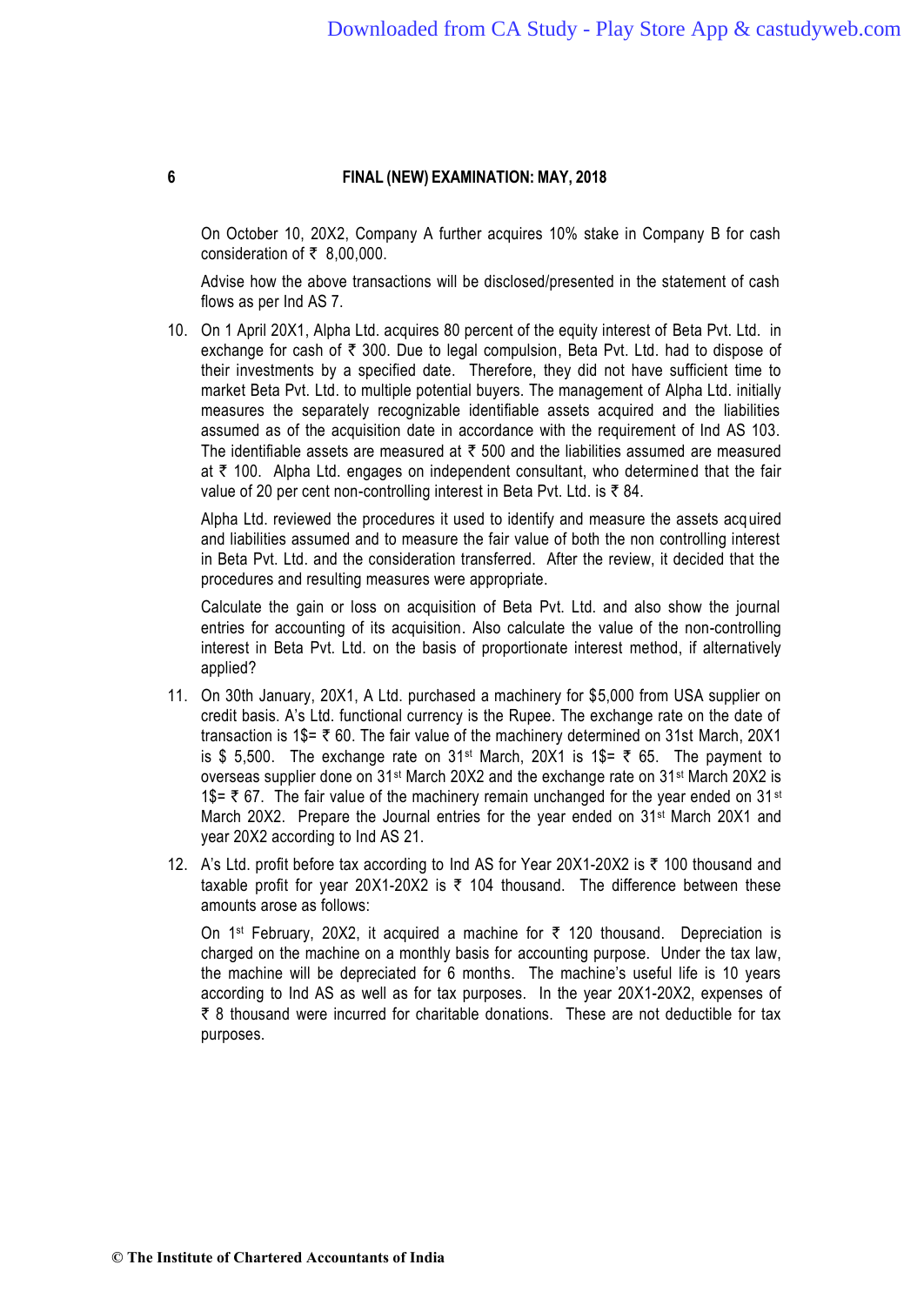You are required to prepare necessary entries as at 31<sup>st</sup> March 20X2, taking current and deferred tax into account. The tax rate is 25%.

Also prepare the tax reconc**iliation in absolute numbers as well as the tax rate reconciliation.**

13. A Ltd. purchased some Property, Plant and Equipment on 1<sup>st</sup> April, 20X1, and estimated their useful lives for the purpose of financial statements prepared on the basis of Ind AS: Following were the original cost, and useful life of the various components of property, plant, and equipment assessed on 1st April, 20X1:

| Property, Plant and Equipment | <b>Original Cost</b> | Estimated useful life |
|-------------------------------|----------------------|-----------------------|
| <b>Buildings</b>              | ₹ 15,000,000         | 15 years              |
| Plant and machinery           | ₹ 10,000,000         | 10 years              |
| Furniture and fixtures        | ₹ 3,500,000          | 7 years               |

A Ltd. uses the straight-line method of depreciation. On 1<sup>st</sup> April, 20X4, the entity reviewed the following useful lives of the property, plant, and equipment through an external valuation expert:

| <b>Buildings</b>       | 10 years |
|------------------------|----------|
| Plant and machinery    | 7 years  |
| Furniture and fixtures | 5 years  |

There were no salvage values for the three components of the property, plant, and equipment either initially or at the time the useful lives were revised.

Compute the impact of revaluation of useful life on the Statement of Profit and Loss for the year ending 31st March, 20X4.

14. PQR Ltd. participated in a customer loyalty programme operated by a third party XYZ Ltd. Under the programme, members earn points for purchases made in PQR's stores.

The members can redeem the accumulated award points for goods supplied by the third party. PQR Ltd. has granted points to its members on making purchases from its stores. However, the obligation to supply the redeemed goods lies with XYZ Ltd. At the end of 31st March, 20X7, PQR Ltd. X has granted award points with an estimated fair value of INR 40,000 and owes XYZ Ltd. INR 34,000 i.e. goods redeemed were of INR 34,000.

What should be the classification of the expense (INR 34,000) for providing free third party goods assuming that PQR Ltd. is collecting the consideration on its own account; whether it should be

- classified as changes in inventories of finished goods, stock in trade and WIP or
- classified as marketing expense or
- reduced from revenue?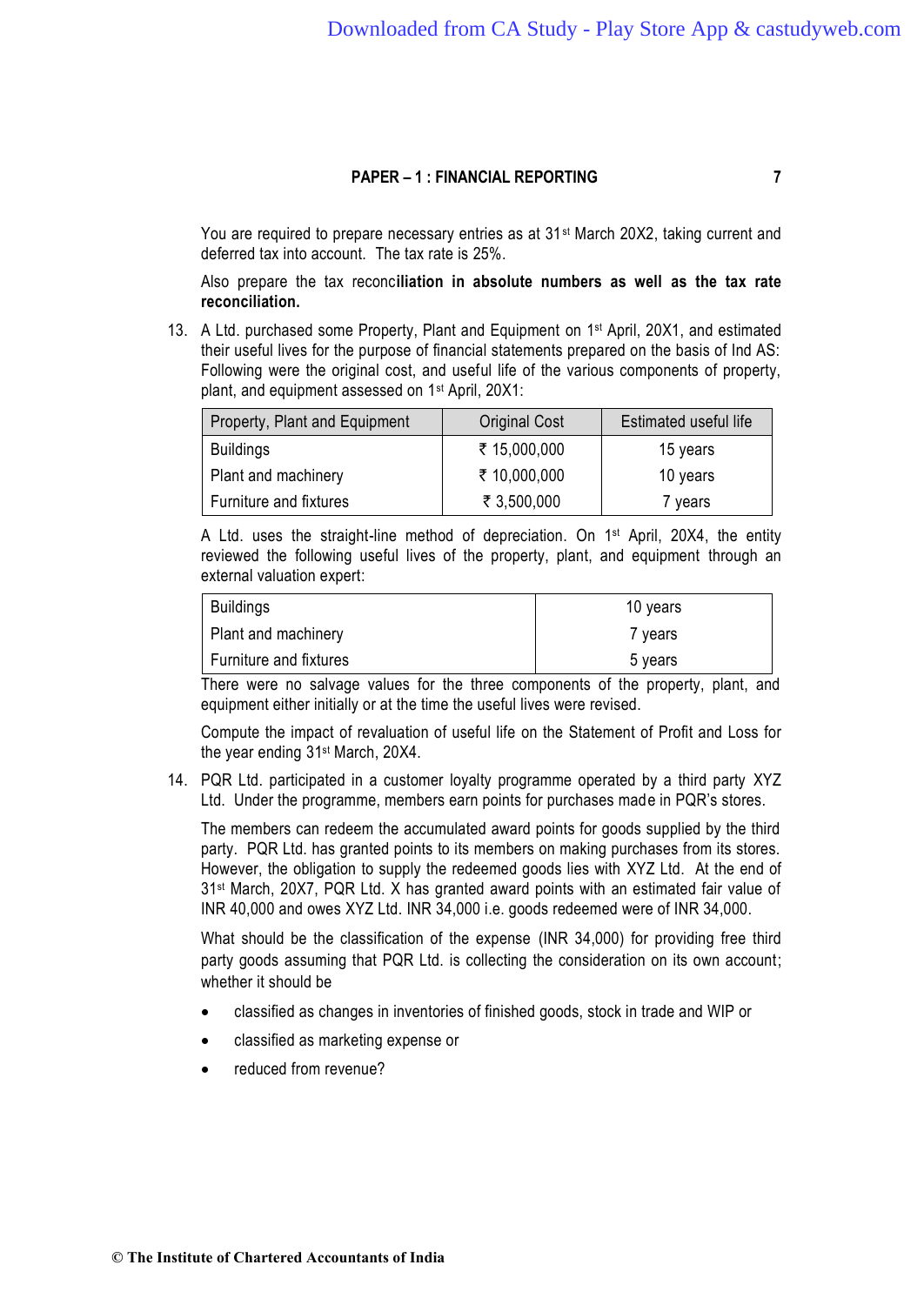15. ABC Ltd is a government company and is a first-time adopter of Ind AS. As per the previous GAAP, the contributions received by ABC Ltd. from the government (which holds 100% shareholding in ABC Ltd.) which is in the nature of promoters' contribution have been recognised in capital reserve and treated as part of shareholders' funds in accordance with the provisions of AS 12, Accounting for Government Grants.

State whether the accounting treatment of the grants in the nature of promoters' contribution as per AS 12 is also permitted under Ind AS 20 Accounting for Government Grants and Disclosure of Government Assistance. If not, then what will be the accounting treatment of such grants recognised in capital reserve as per previous GAAP on the date of transition to Ind AS.

16. ABC Ltd. has entered into an operating lease agreement for 5 year, for taking a building on lease for  $\bar{\tau}$  5,00,000 p.a. As per the agreement the lessor will charge escalation in the lease @ 20% p.a. However, the general inflation in the country expected for the aforesaid period is around 7% p.a.

Examine whether the lease payment will be straight lined or not as per Ind AS 17 in the book of ABC Ltd.? If yes, should the entire 20% p.a. escalation in lease rent be straightlined over a period of 5 years or only the difference which exceeds the expected inflation rate will be straight-lined?

17. P Ltd. is a subsidiary company of ABC Ltd. It preparing both Separate financial statement (SFS) and consolidated financial statements (CFS) for the year ending on 31<sup>st</sup> March, 20XI. It has net profit after tax of ₹ 20,00,000 as per SFS & ₹ 16,00,000 as per CFS. Share capital of P Ltd. is 2,00,000 shares of  $\bar{\tau}$  10 each. ABC Ltd. has acquired 80% shares of P Ltd. Accountant of P Ltd. had calculated following Basic EPS for its SFS:

| <b>Calculation of Basic EPS in its SFS</b>                                                 |                 |
|--------------------------------------------------------------------------------------------|-----------------|
| Net Profit after tax                                                                       | ₹ 16,00,000     |
| Number of equity shares attributable to Parent company ABC<br>Ltd. $(2,00,000 \times 80%)$ | 1,60,000 shares |
| <b>Basic EPS</b>                                                                           | ₹ 10 per share  |

Examine the correctness of the above presentation of Basic EPS.

18. Mr. Atul is an independent director of a company X Ltd. He plays a vital role in the Management of X Ltd. and contributes in major decision making process of the organisation. X Ltd. pays sitting fee of  $\bar{\tau}$  2,00,000 to him for every Board of Directors' (BOD) meeting he attends. Throughout the year, X Ltd. had 5 such meetings which was attended by Mr. Atul.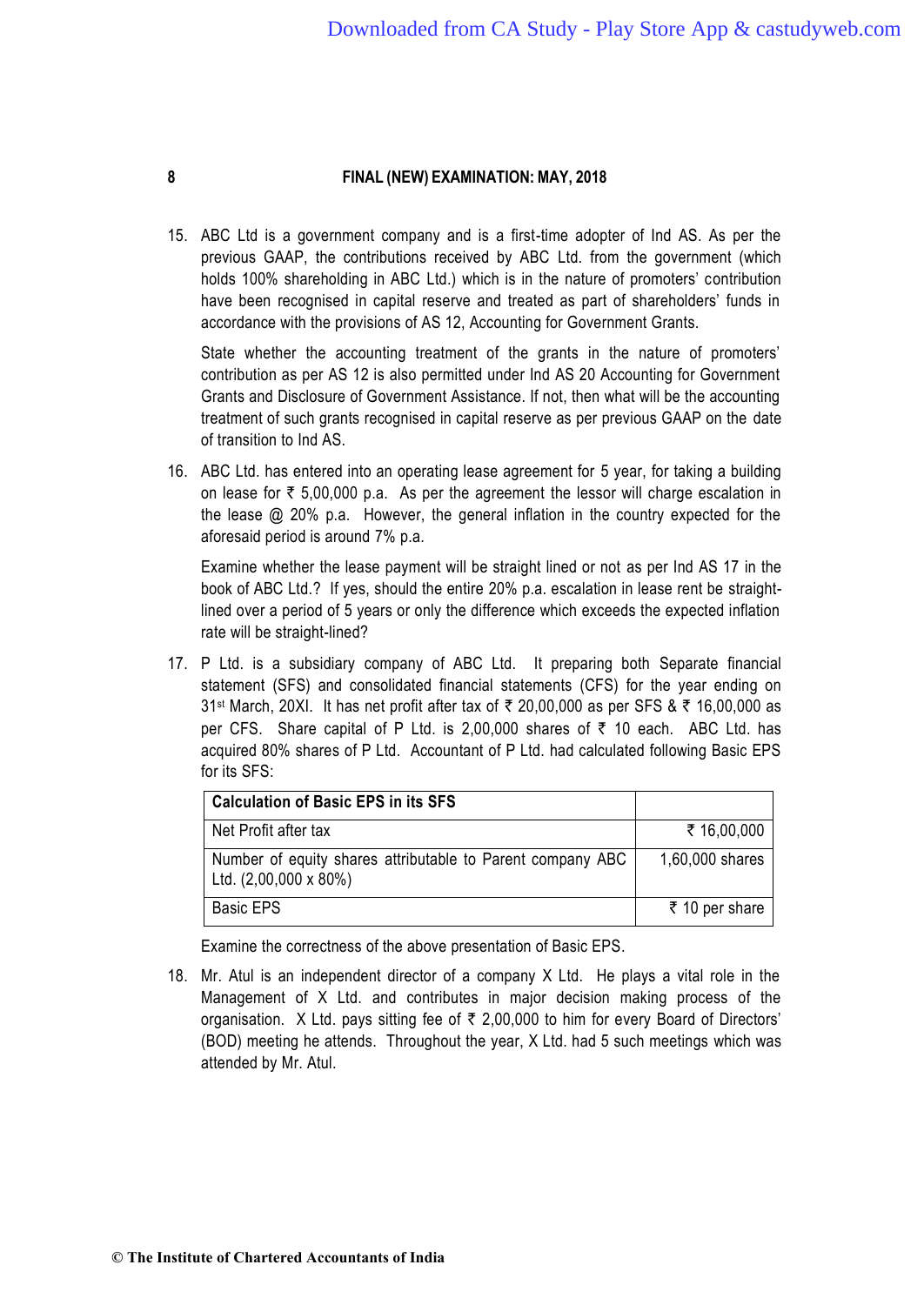Similarly, a non-executive director, Mr. Naveen also attended 5 BOD meetings and charged  $\bar{\tau}$  1,50,000 per meeting. The Accountant of X Ltd. believes that they being not the employees of the organisation, their fee should not be disclosed as per related party transaction in accordance with Ind AS 24.

Examine whether the sitting fee paid to independent director and non-executive director is required to be disclosed in the financial statements prepared as per Ind AS?

19. A Ltd. is an entity who prepares its financial statements based on Accounting Standards. Following is the draft financial statement for the year ended on 31st March, 20X1:

(Note all figures are  $\bar{\tau}$  in million)

| <b>Particulars</b>                          | Note | As at March 31, 20X1 |
|---------------------------------------------|------|----------------------|
| <b>EQUITY AND LIABILITIES</b>               |      |                      |
| Shareholders' funds                         |      |                      |
| Share capital (shares of $\bar{x}$ 10 each) |      | 2,000                |
| Reserves and surplus                        | 1    | 4,000                |
| Non-current liabilities                     |      |                      |
| Long-term borrowings                        | 2    | 11,110               |
| Deferred tax liabilities                    | 3    | 400                  |
| <b>Current liabilities</b>                  |      |                      |
| Trade payables                              |      | 600                  |
| Short-term provisions                       |      | 500                  |
| Other current liabilities                   | 4    | 300                  |
| <b>TOTAL</b>                                |      | <u>18,910</u>        |
| <b>ASSETS</b>                               |      |                      |
| Non - current assets                        |      |                      |
| <b>Fixed Assets</b>                         |      | 11,310               |
| <b>Deferred Tax Assets</b>                  | 3    | 1,000                |
| <b>Current assets</b>                       |      |                      |
| Inventories                                 |      | 2,000                |
| Trade receivables                           | 5    | 2,200                |
| Cash and bank balances                      |      | 2,400                |
| <b>TOTAL</b>                                |      | 18,910               |

## **Balance Sheet**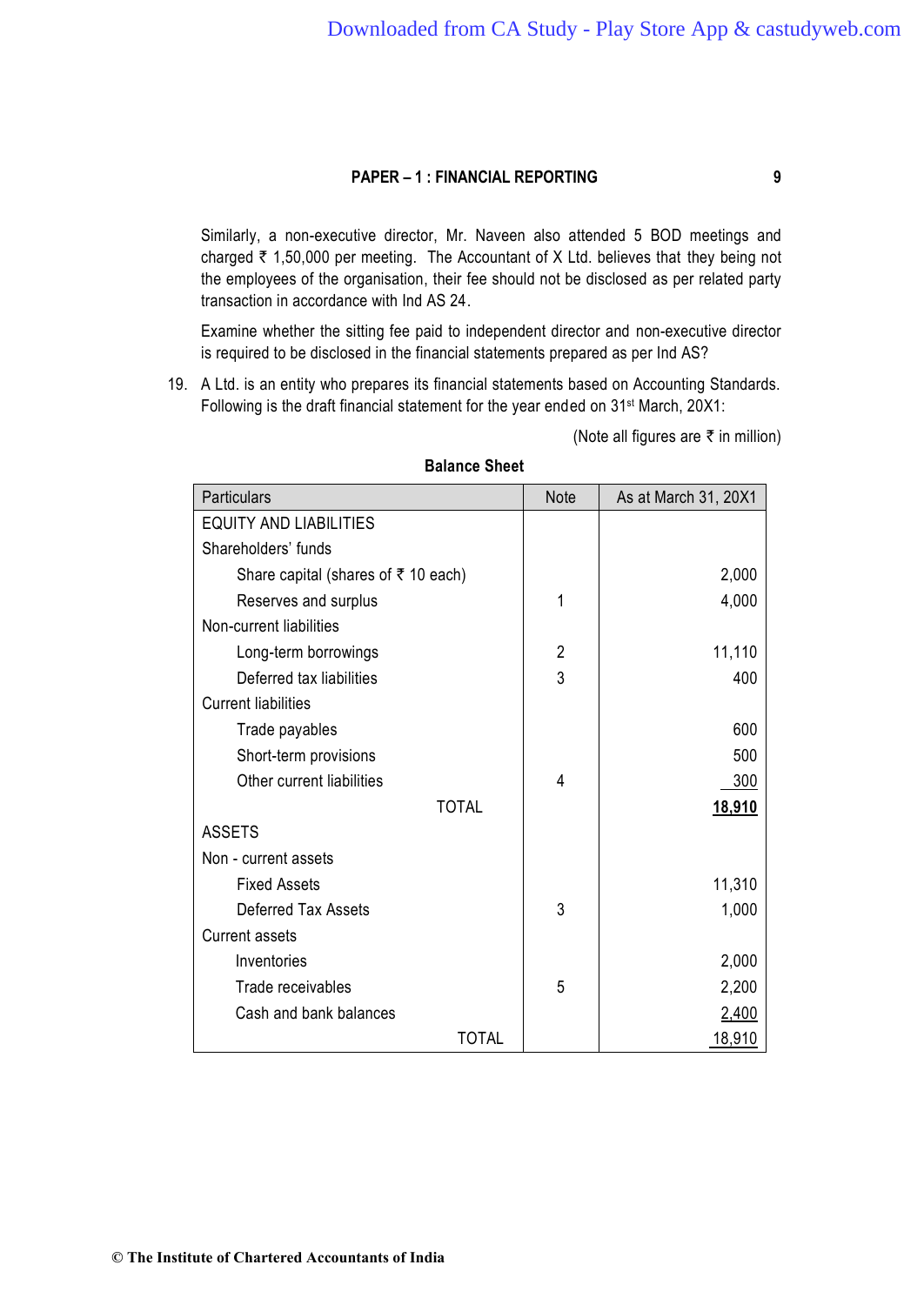**Note 1:** The Company has achieved a major breakthrough in its consultancy services in South Asia following which it has entered into a contract of rendering services with Floral Inc. for  $\bar{\tau}$  12 Billion during the year. The termination clause of the contract is equivalent to  $\bar{\tau}$  14 Million and is payable in case transition time schedule is missed from 15<sup>th</sup> December 20X5. The management however is of the view that the liability cannot be treated as onerous.

**Note 2:** The Company is not able to assess the final liability for a particular tax assessment pertaining to the assessment year 20X1-20X2 wherein it has received a demand notice of  $\bar{\tau}$  12 Million. However, the company is contesting the same with CIT (Appeals) as on the reporting date.

| <b>Particulars</b>              | <b>Note</b> | Year ended March 31, 20X1 |
|---------------------------------|-------------|---------------------------|
| Revenue from operations         |             | 11,000                    |
| <b>Expenses</b>                 |             |                           |
| <b>Employee Benefit Expense</b> |             | 2,400                     |
| <b>Operating Costs</b>          |             | 4,400                     |
| Depreciation                    |             | 1,998                     |
| <b>Total Expenses</b>           |             | 8,798                     |
| Profit before tax               |             | 2,202                     |
| <b>Tax Expense</b>              |             | (300)                     |
| Profit after tax                |             | 1,902                     |

#### **Statement of Profit & Loss**

#### **Notes to Accounts:**

**Note 1: Reserves and Surplus** (INR in millions)

Capital Reserve 1,000 Surplus from P & L Opening Balance 98 Additions 1,902 2,000 Reserve for foreseeable loss 1,000 Total and the set of the set of the set of the set of the set of the set of the set of the set of the set of the set of the set of the set of the set of the set of the set of the set of the set of the set of the set of the

#### **Note 2: Long Term Borrowings**

| Term Loan from Bank | 11 11 C |
|---------------------|---------|
| Total               | 11 11 1 |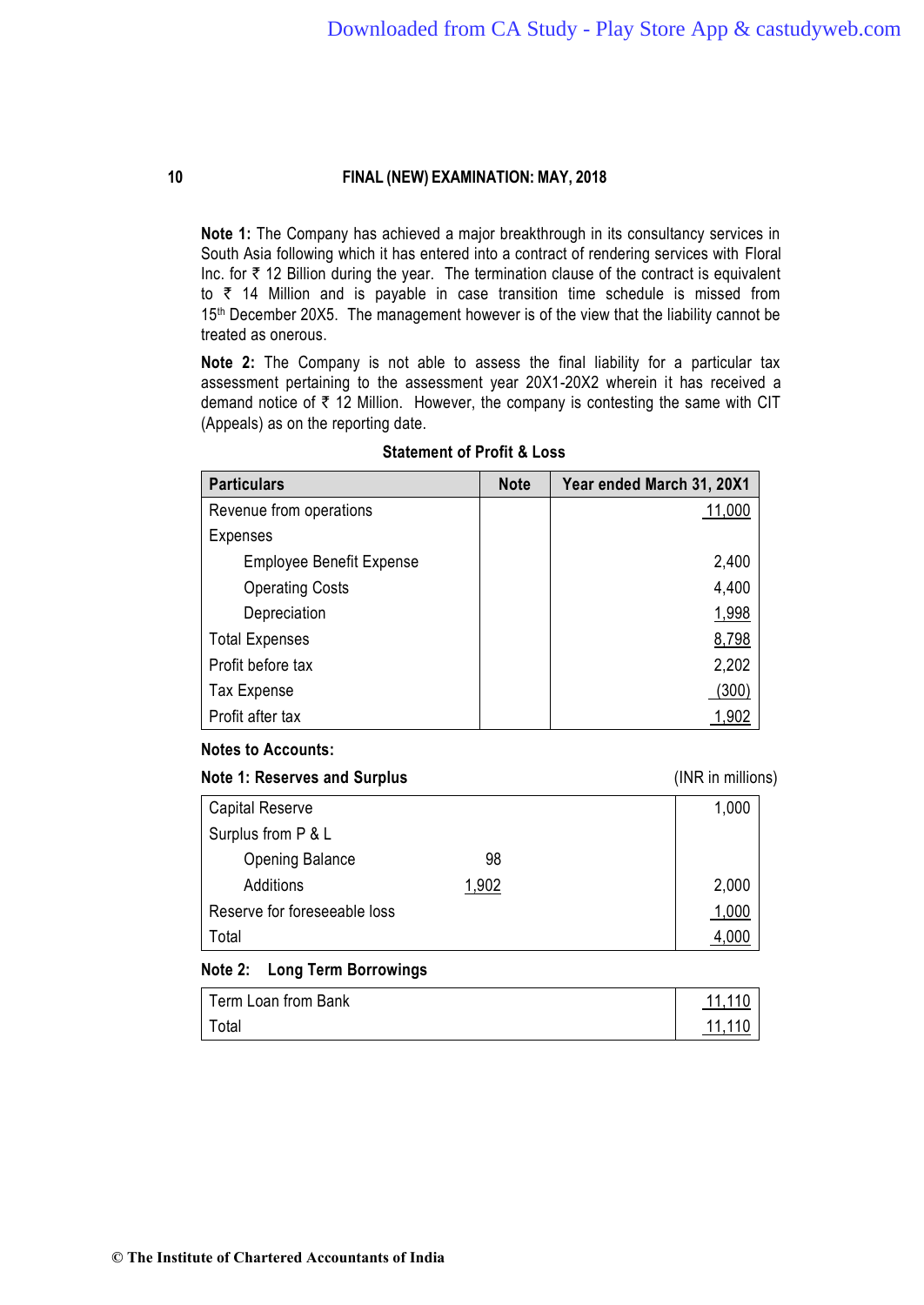**Note 3: Deferred Tax**

| Deferred Tax Asset     | 1,000 |
|------------------------|-------|
| Deferred Tax Liability | (400) |
| Total                  | 600   |

## **Note 4: Other Current Liabilities**

| Unclaimed dividends       |            |
|---------------------------|------------|
| <b>Billing in Advance</b> | <u>294</u> |
| Total                     | <u>300</u> |

#### **Note 5: Trade Receivables**

| Considered good (outstanding within 6 months) | 2,130 |
|-----------------------------------------------|-------|
| Considered doubtful (due from past 1 year)    | 80    |
| Provision for doubtful debts                  | (10)  |
| Total                                         | 2,200 |

# **Additional Information:**

- (a) Share capital comprises of 200 million shares of  $\bar{\tau}$  10 each
- (b) Term Loan from bank for  $\bar{\tau}$  11,110 million also includes interest accrued and due of  $\bar{\tau}$  11,110 million as on the reporting date.
- (c) Reserve for foreseeable loss is created against a service contract due within 6 months.

#### Required:

- (i) Evaluate and report the errors and misstatements in the above extracts; and,
- (ii) Prepare the corrected Balance Sheet & Statement of Profit and Loss.
- 20. The following data is given in respect of Samriddhi Ltd. for the year ended 31-3-20X1:

#### **Abstract of Statement of Profit & Loss for the year ended 31-3-20X1**

|                                | ₹ in '000 | ₹ in '000 |
|--------------------------------|-----------|-----------|
| Income                         |           |           |
| Sale                           | 2,380     |           |
| Other Income                   | 370       | 2,750     |
| <b>Expenditure</b>             |           |           |
| <b>Operating Cost</b>          | 1,855     |           |
| <b>Administrative Expenses</b> | 150       |           |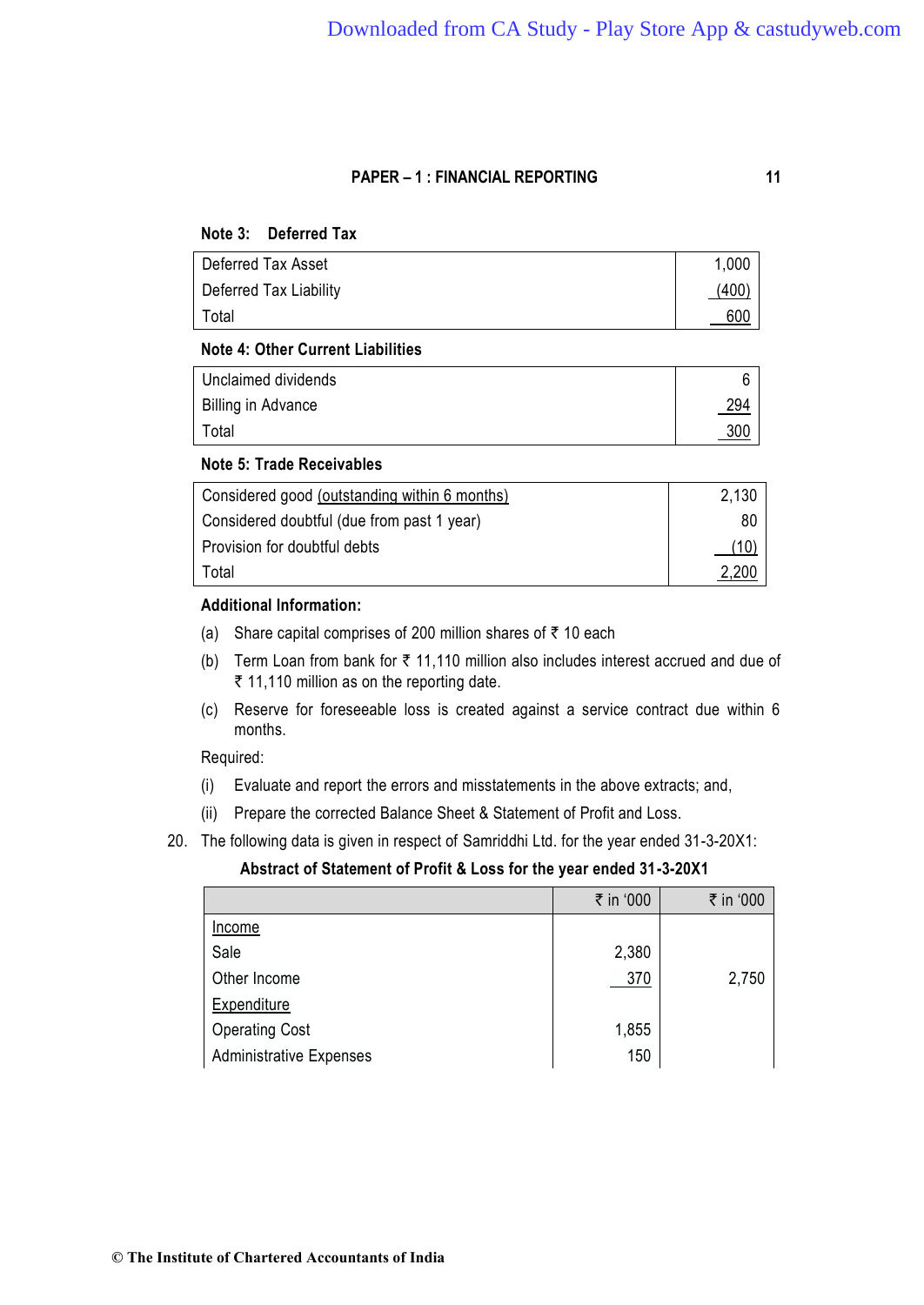| <b>Interest Cost</b>                     | 215 |       |
|------------------------------------------|-----|-------|
| Depreciation                             | 240 | 2,460 |
| Profit before tax                        |     | 290   |
| Provision for tax                        |     | 87    |
| Profit after tax                         |     | 203   |
| Credit balance as per last balance sheet |     | 60    |
|                                          |     |       |

Other Information:

|                |                                                   | ₹ in '000 |
|----------------|---------------------------------------------------|-----------|
| 1 <sub>1</sub> | Operating cost consists of:                       |           |
|                | Material cost                                     | 1,220     |
|                | Wages, salaries & other benefits to employees     | 330       |
|                | Local taxes including cess                        | 70        |
|                | Other manufacturing expenses                      | 235       |
| 2.             | Administrative expenses consist of:               |           |
|                | Directors' Remuneration                           | 55        |
|                | <b>Audit Fee</b>                                  | 25        |
|                | Provision for doubtful debts                      | 8         |
|                | Others                                            | 62        |
| 3.             | Interest cost consists of:                        |           |
|                | Interest on 10% debentures                        | 180       |
|                | Interest on temporary bank overdraft              | 35        |
| 4.             | The capital structure of the company consists of: |           |
|                | Equity share capital                              | 1,500     |
|                | 9% Preference share capital                       | 600       |

You are required to prepare a Gross Value Added (GVA) statement and calculate the following ratios:

- (a) GVA to Material Cost Ratio (Industry average 0.80)
- (b) GVA to Employee Cost Ratio (Industry average 3.82)
- (c) GVA to Sales Ratio (Industry average 0.70)
- (d) GVA to Capital Employed Ratio (Industry average 0.30)

Also advise on the utility of the above ratios in comparison to the Industry average.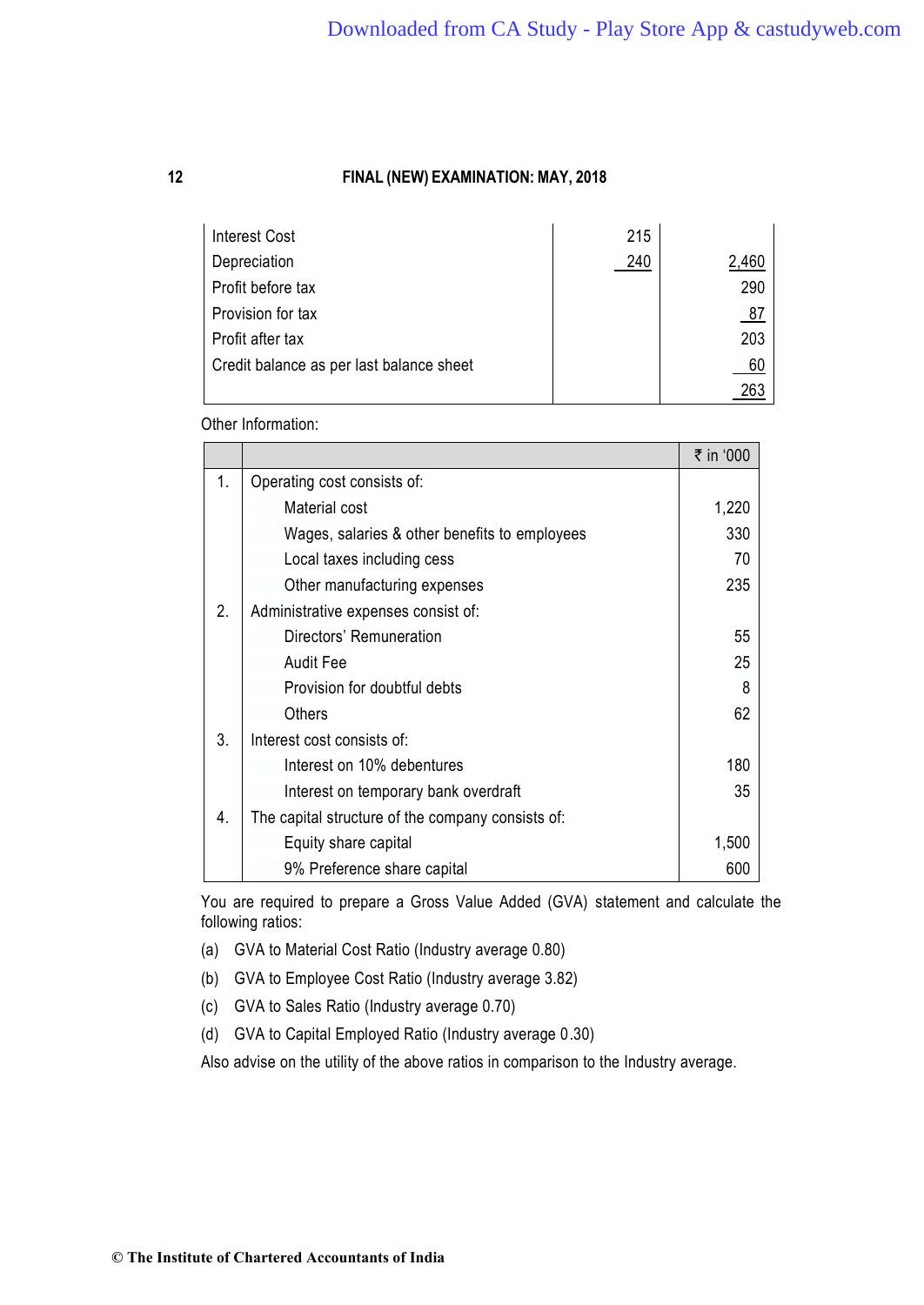## **SUGGESTED ANSWERS**

## **1.** (i) Calculation and allocation of impairment loss in 20X4 (Amount in  $\bar{\tau}$  lakhs)

|                                                |         | Goodwill   Identifiable | <b>Total</b> |
|------------------------------------------------|---------|-------------------------|--------------|
|                                                |         | assets                  |              |
| <b>Historical cost</b>                         | 2,000   | 4,000                   | 6,000        |
| Accumulated depreciation/amortisation (4 yrs.) | (1,600) | (1,067)                 | (2,667)      |
| Carrying amount before impairment              | 400     | 2,933                   | 3,333        |
| Impairment loss*                               | (400)   | (213)                   | (613)        |
| Carrying amount after impairment loss          |         | 2,720                   | 2,720        |

### **\* Notes:**

1. As per para 87 of AS 28, an impairment loss should be allocated to reduce the carrying amount of the assets of the unit in the following order:

- (a) first, to goodwill allocated to the cash-generating unit (if any); and
- (b) then, to the other assets of the unit on a pro-rata basis based on the carrying amount of each asset in the unit.

Hence, first goodwill is impaired at full value and then identifiable assets are impaired to arrive at recoverable value.

2. Since the goodwill has arisen on acquisition of assets, AS 14 comes into the picture. As per para 19 of AS 14, goodwill shall amortise over a period not exceeding five years unless a somewhat longer period can be justified. Therefore, the amortization period of goodwill is considered as 5 years.

#### (ii) Carrying amount of the assets at the end of 20X6  $(Amount in \zeta)$  *(Amount in*  $\zeta$  *lakhs)*

| End of 20X6                                       | Goodwill Identifiable Total |             |
|---------------------------------------------------|-----------------------------|-------------|
|                                                   | assets                      |             |
| Carrying amount in 20X6                           |                             | 2,225 2,225 |
| Add: Reversal of impairment loss (W.N.2)          | 175                         | 1751        |
| Carrying amount after reversal of impairment loss | 2,400   2,400               |             |

#### **Working Note:**

1. Calculation of depreciation after impairment till 20X6 and reversal of impairment loss in 20X6

|                                                  | (Amount in ₹ lakhs)     |       |
|--------------------------------------------------|-------------------------|-------|
|                                                  | Goodwill   Identifiable | Total |
|                                                  | assets                  |       |
| Carrying amount after impairment loss in<br>20X4 | 2.720                   | 2,720 |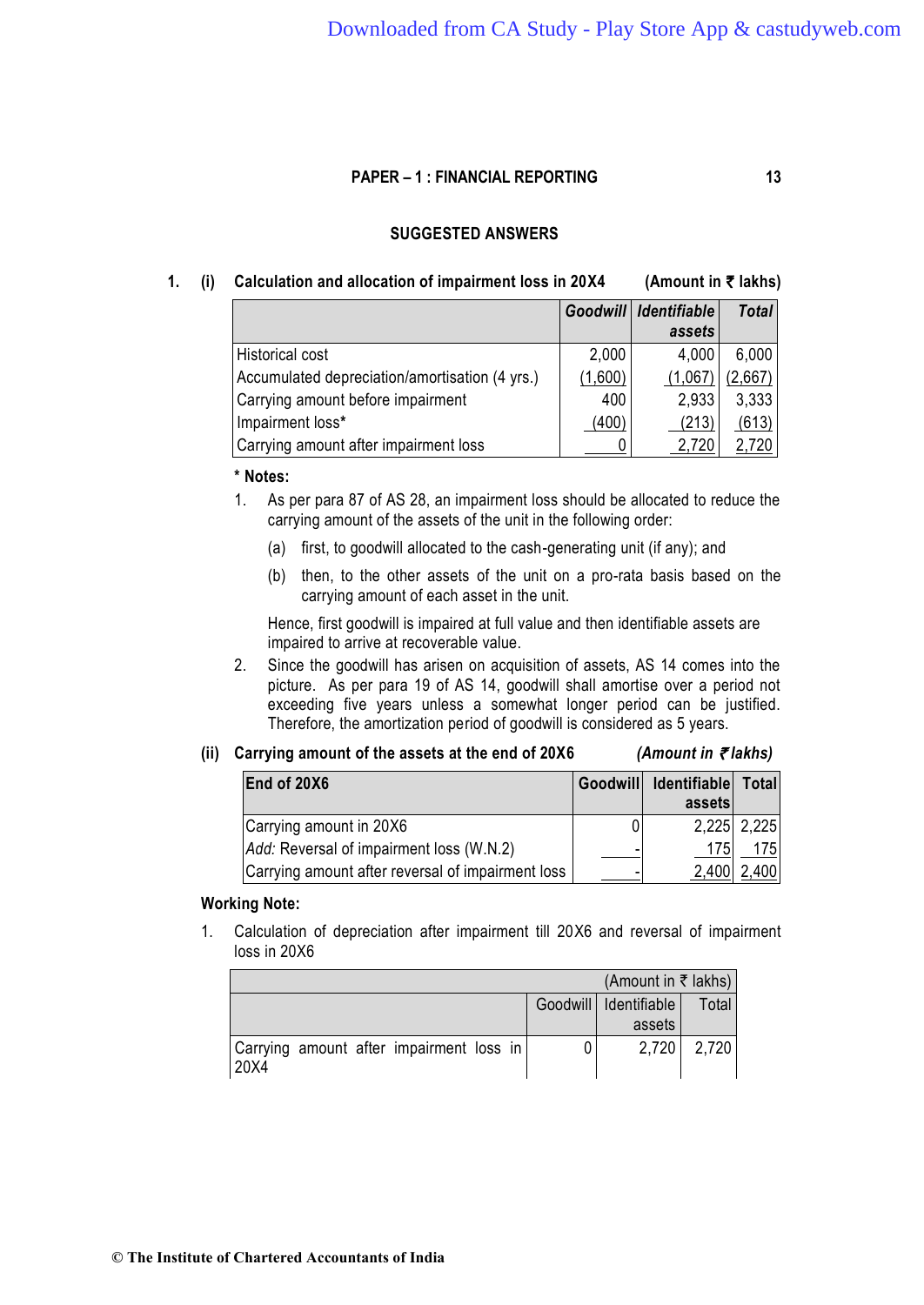| Additional depreciation (i.e. (2,720/11) x 2) | (495) | (495) |  |
|-----------------------------------------------|-------|-------|--|
| Carrying amount                               | 2,225 | 2,225 |  |
| Recoverable amount                            |       |       |  |
| Excess of recoverable amount over carrying    |       |       |  |
| amount                                        |       | 1.195 |  |

**Note:** It is assumed that the restriction by the Government has been lifted at the end of the year 20X6.

2. Determination of the amount to be impaired by calculating depreciated historical cost of the identifiable assets without impairment at the end of 20X6

*(Amount in ₹ lakhs)* 

| End of 20X6                           | Identifiable assets                         |
|---------------------------------------|---------------------------------------------|
| Historical cost                       | 4,000                                       |
| Accumulated depreciation              | $(266.67 \times 6 \text{ years}) = (1,600)$ |
| Depreciated historical cost           | 2,400                                       |
| Carrying amount (in W.N. 1)           | 2,225                                       |
| Amount of reversal of impairment loss |                                             |

#### **Notes:**

- 1. As per para 107 of AS 28, in allocating a reversal of an impairment loss for a cash-generating unit, the carrying amount of an asset should not be increased above the lower of:
	- (a) its recoverable amount (if determinable); and
	- (b) the carrying amount that would have been determined (net of amortisation or depreciation) had no impairment loss been recognised for the asset in prior accounting periods.

Hence impairment loss reversal is restricted to  $\bar{\tau}$  175 lakhs only.

2. The reversal of impairment loss took place in the 6th year. However, goodwill is amortised in 5 years. Therefore, there would be no balance in the goodwill account in the 6th year even without impairment loss. Hence in W.N. 2 above there is no column for recalculation of goodwill.

# **2. (i) At the time of initial recognition**

| <b>Liability component</b>                                                                                        |          |
|-------------------------------------------------------------------------------------------------------------------|----------|
| Present value of 5 yearly interest payments of ₹40,000, discounted<br>at 12% annuity (40,000 x 3.605)             | 1,44,200 |
| Present value of ₹ 5,00,000 due at the end of 5 years, discounted at<br>12%, compounded yearly (5,00,000 x 0.567) | 2,83,500 |
|                                                                                                                   |          |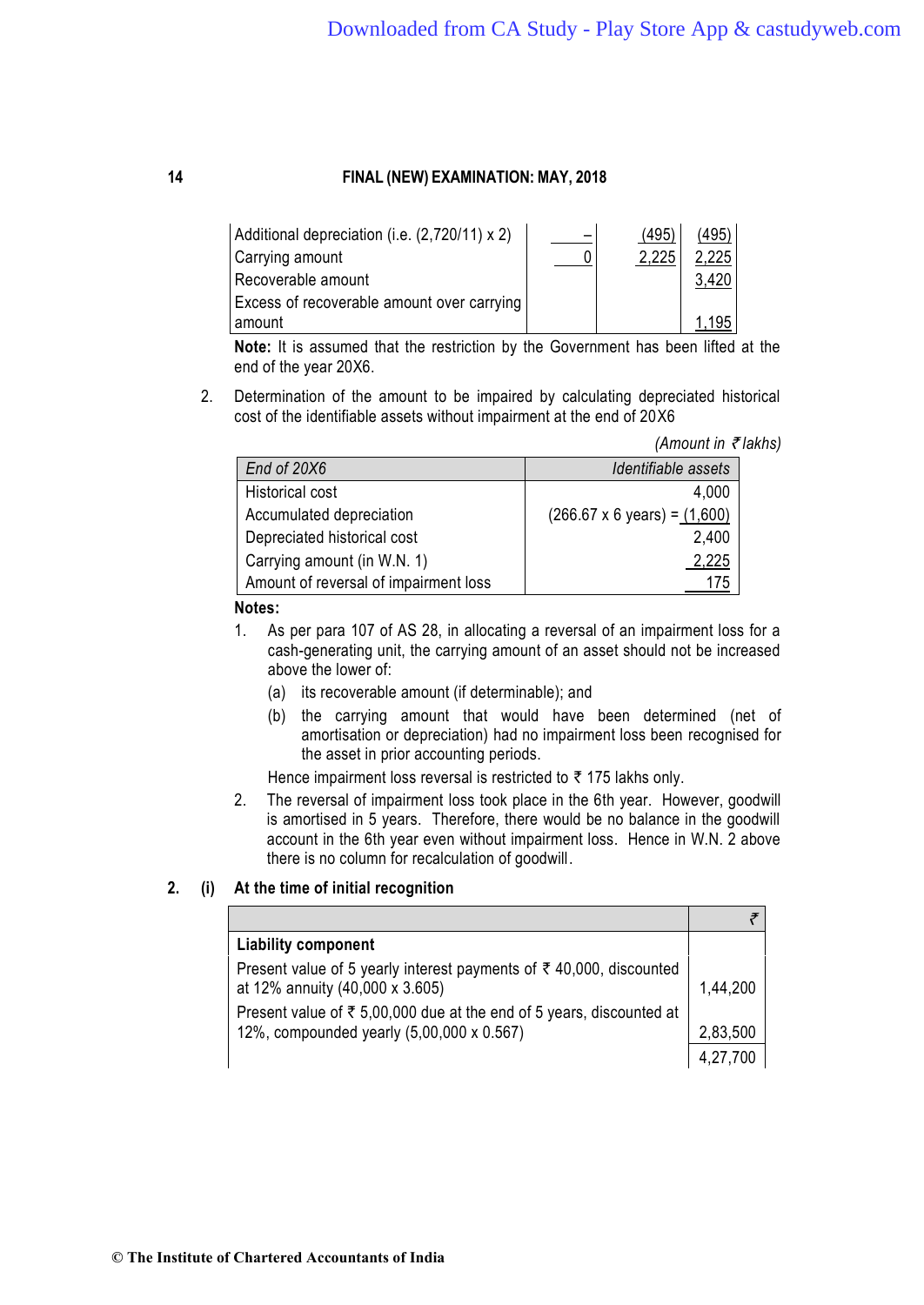| <b>Equity component</b>   |          |
|---------------------------|----------|
| (₹ 5,00,000 – ₹ 4,27,700) | 72,300   |
| <b>Total proceeds</b>     | 5,00,000 |

**Note:** Since ₹ 105 is the conversion price of debentures into equity shares and not the redemption price, the liability component is calculated  $@ \t{7} 100$  each only.

# **Journal Entry**

| <b>Bank</b>                                            | Dr. | 5,00,000 |          |
|--------------------------------------------------------|-----|----------|----------|
| To 8% Debentures (Liability component)                 |     |          | 4,27,700 |
| To 8% Debentures (Equity component)                    |     |          | 72,300   |
| (Being Debentures are initially recorded a fair value) |     |          |          |

# **(ii) At the time of repurchase of convertible debentures**

The repurchase price is allocated as follows:

|                                                                                                                               | Carrying<br>Value<br>@.12% | Fair Value<br>$@.9\%$ | Difference |
|-------------------------------------------------------------------------------------------------------------------------------|----------------------------|-----------------------|------------|
|                                                                                                                               | ₹                          | ₹                     | ₹          |
| Liability component                                                                                                           |                            |                       |            |
| Present value of 2 remaining yearly<br>payments of $\bar{\tau}$ 40,000,<br>interest<br>discounted at 12% and 9%, respectively | 67,600                     | 70,360                |            |
| Present value of ₹ 5,00,000 due in 2<br>years, discounted at 12% and 9%,<br>compounded yearly, respectively                   | 3,98,500                   | 4,21,000              |            |
| <b>Liability component</b>                                                                                                    | 4,66,100                   | 4,91,360              | (25, 260)  |
| <b>Equity component</b><br>$(5,25,000 - 4,91,360)$                                                                            | 72,300                     | $33,640*$             | 38,660     |
| Total                                                                                                                         | 5,38,400                   | 5,25,000              | 13,400     |

 $*(5,25,000 - 4,91,360) = 33,640$ 

## **Journal Entries**

| 8% Debentures (Liability component)           | 4,66,100 |  |
|-----------------------------------------------|----------|--|
| Profit and loss A/c (Debt settlement expense) | 25,260   |  |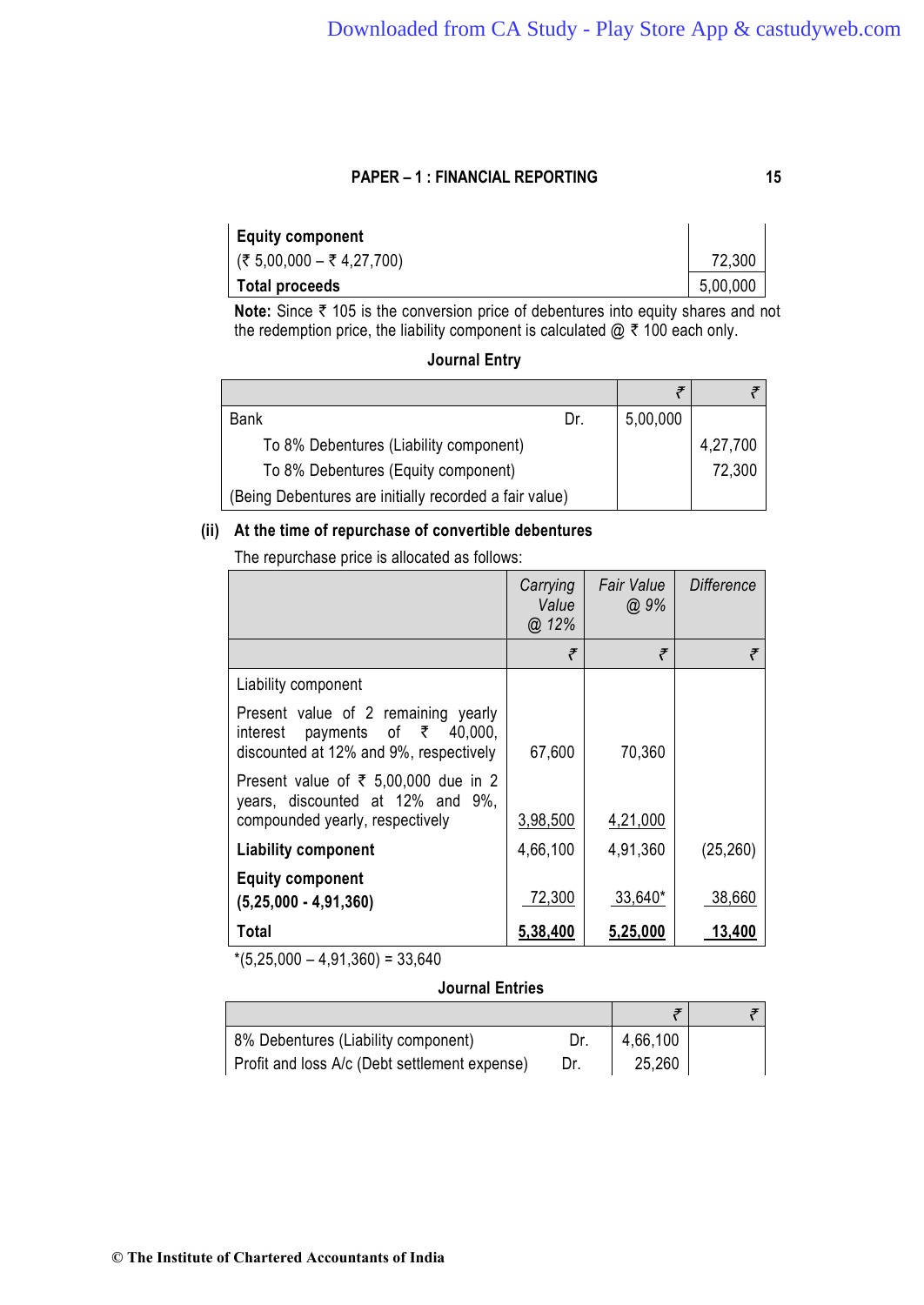| To Bank A/c<br>repurchase of the liability component<br>the<br>(Beina<br>recognised) |        | 4,91,360 |  |
|--------------------------------------------------------------------------------------|--------|----------|--|
| 8% Debentures (Equity component)<br>Dr.                                              | 72,300 |          |  |
| To Bank A/c                                                                          |        | 33,640   |  |
| To Reserves and Surplus A/c                                                          |        | 38,660   |  |
| (Being the cash paid for the equity component recognised)                            |        |          |  |

**3.** Toy Ltd. had sold goods to Mac Ltd on credit worth for ₹ 580 lakhs and the sale was completed in all respects. Mac Ltd.'s decision to sell the same in the domestic market at a discount does not affect the amount recorded as sales by Toy Ltd.

The price discount of 10% offered by Toy Ltd. after request of Mac Ltd. was not in the nature of a discount given during the ordinary course of trade because otherwise the same would have been given at the time of sale itself. However, there appears to be an uncertainty relating to the collectability of the debt, which has arisen subsequent to sale. Therefore, it would be appropriate to make a separate provision to reflect the uncertainty relating to collectability rather than to adjust the amount of revenue originally recorded. Hence such discount should be charged to the Statement of Profit and Loss and not shown as deduction from the sales figure.

With respect to sale of land, both sale and gain on sale of land earned by Toy Ltd. shall be recognized in the books at the balance sheet date. In substance, the land was transferred with significant risk & rewards of ownership to the buyer before the balance sheet date and what was pending was merely a formality to register the deed. The registration post the balance sheet date only confirms the condition of sale at the b alance sheet date as per Ind AS 10 "Events after the Reporting Period."

**4.** Since the entity has only general borrowing hence first step will be to compute the capitalisation rate. The capitalisation rate of the general borrowings of the entity during the period of construction is calculated as follows:

| Finance cost on $\overline{\zeta}$ 20 lacs 10% debentures during September –<br>December 20X1 | ₹ 66,667 |
|-----------------------------------------------------------------------------------------------|----------|
| Interest @ 15% on overdraft of ₹ 5,00,000 in September 20X1                                   | ₹ 6,250  |
| Interest @ 16% on overdraft of $\bar{\tau}$ 5,00,000 in October and November<br>20X1          | ₹ 13,333 |
| Interest @ 16% on overdraft of ₹ 750,000 in December 20X1                                     | ₹ 10,000 |
| Total finance costs in September - December 20X1                                              | ₹96,250  |

Weighted average borrowings during period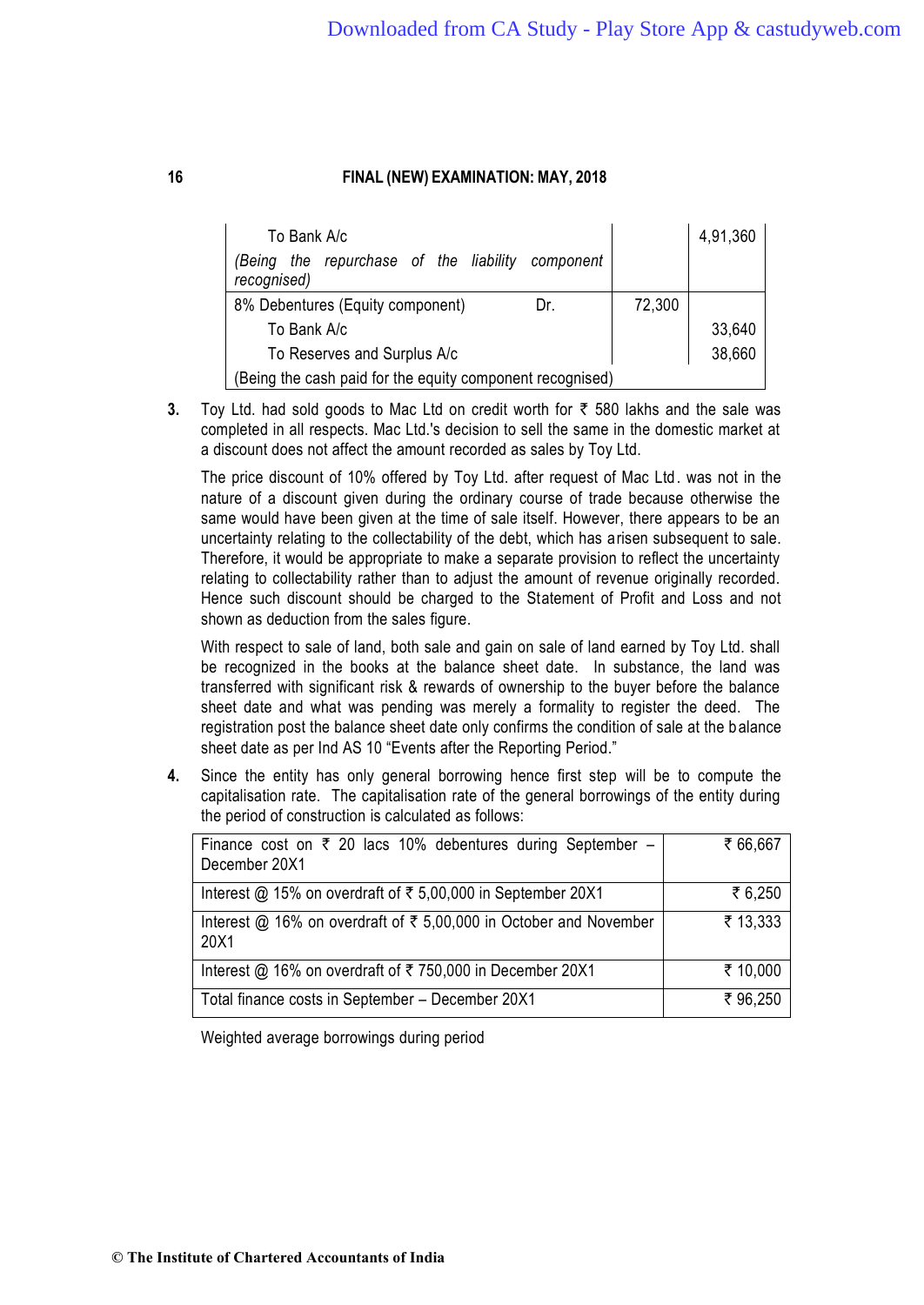$$
= \frac{(20,00,000 \times 4) + (500,000 \times 3) + (750,000 \times 1)}{4} = ₹25,62,500
$$

Capitalisation rate = Total finance costs during the construction period / Weighted average borrowings during the construction period

 $= 96,250 / 25,62,500 = 3.756\%$ 

#### **5. (i) ABC's income statement (extracts) for the year ended:**

|                                             | 31 March 20X2 |
|---------------------------------------------|---------------|
|                                             | ₹ Crores      |
| Revenue (based on work certified) (160-100) | 60            |
| Cost of sales (balancing figure)            | <u>48)</u>    |
| Profit [(160/250) x (250-200)] - 20         |               |

#### **Statement of financial position (extracts) as on**

|                                               | 31 March 20X2 |
|-----------------------------------------------|---------------|
|                                               | ₹ Crores      |
| <b>Current assets</b>                         |               |
| Amount due from customers                     |               |
| Contract cost to date                         | 145           |
| Profit recognized (20+12)                     | 32            |
|                                               | 177           |
| Progress billing                              | (160)         |
| Billing to be done                            |               |
| Contract assets (amount receivable) (160-150) |               |

(ii) The relevant issue here is what constitutes the accounting policy for construction contracts. Where there is uncertainty in the outcome of a contract, the appropriate accounting policy would be the completed contract basis (i.e. no profit is taken until the contract is completed). Similarly, any expected losses should be recognised immediately.

Where the outcome of a contract is reasonably foreseeable, the appropriate accounting policy is to accrue profits by the percentage of completion method. If this is accepted, it becomes clear that the different methods of determining the percentage of completion of construction contracts are different accounting estimates. Thus the change made by ABC in the year to 31 March 20X2 represents a change of accounting estimate.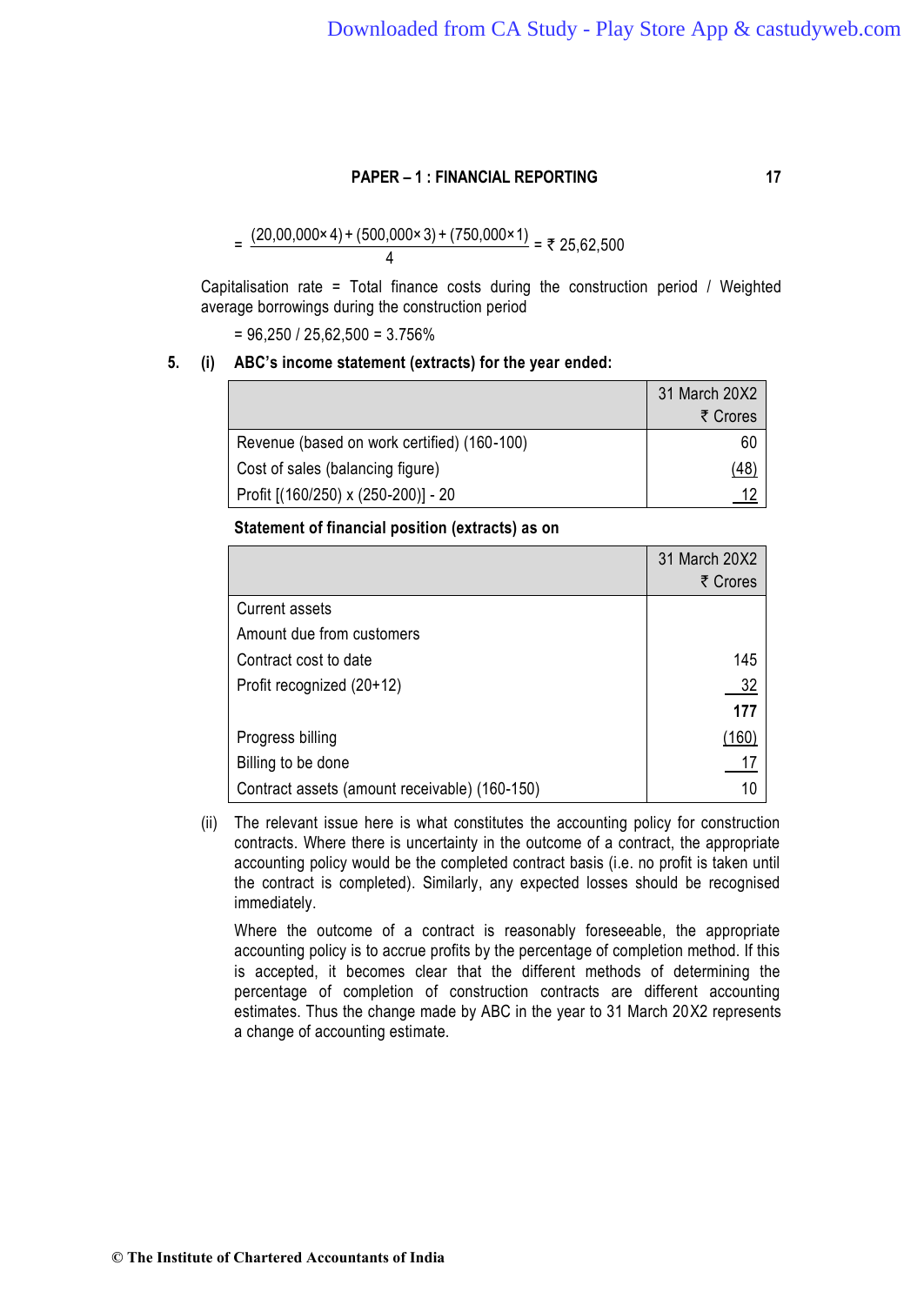- **6.** As per Ind AS 2 'Inventories', inventory is measured at lower of 'cost' or 'net realisable value'. Further, as per Ind AS 10: 'Events after Balance Sheet Date', decline in net realisable value below cost provides additional evidence of events occurring at the balance sheet date and hence shall be considered as 'adjusting events'.
	- (a) In the given case, for valuation of inventory as on 31 March 20X1, cost of inventory would be  $\bar{\tau}$  10 million and net realisable value would be  $\bar{\tau}$  7.5 million (i.e. Expected selling price  $\bar{\tau}$  8 million- estimated selling expenses  $\bar{\tau}$  0.5 million). Accordingly, inventory shall be measured at  $\bar{\tau}$  7.5 million i.e. lower of cost and net realisable value. Therefore, inventory write down of  $\bar{\tau}$  2.5 million would be recorded in income statement of that year.
	- (b) As per para 33 of Ind AS 2, a new assessment is made of net realizable value in each subsequent period. It Inter alia states that if there is increase in net realizable value because of changed economic circumstances, the amount of write down is reversed so that new carrying amount is the lower of the cost and the revised net realizable value. Accordingly, as at 31 March 20X2, again inventory would be valued at cost or net realisable value whichever is lower. In the present case, cost is  $\bar{\tau}$  1 million and net realisable value would be ₹ 10. 5 million (i.e. expected selling price ₹ 11 million – estimated selling expense  $\bar{\tau}$  0.5 million). Accordingly, inventory would be recorded at  $\bar{\tau}$  10 million and inventory write down carried out in previous year for  $\bar{\tau}$  2.5 million shall be reversed.

## **7. (a) As at 15 September, 20X1**

The disposal group should be measured at  $\bar{\tau}$  18,30,000 (19,00,000-70,000). The impairment write down of  $\bar{\tau}$  3,30,000 ( $\bar{\tau}$  21,60,000 –  $\bar{\tau}$  18,30,000) should be recorded within profit from continuing operations.

The impairment of  $\bar{\tau}$  3,30,000 should be allocated to the carrying values of the appropriate non-current assets.

| Asset/ (liability)                                                                    | Carrying<br>value as at<br>15 June<br>2004 | Impairment | Revised carrying<br>value as per IND<br>AS 105 |
|---------------------------------------------------------------------------------------|--------------------------------------------|------------|------------------------------------------------|
| Attributed goodwill                                                                   | 200                                        | (200)      |                                                |
| Intangible assets                                                                     | 930                                        | (62)       | 868                                            |
| Financial asset measured at<br>fair<br>value through<br>other<br>comprehensive income | 360                                        |            | 360                                            |
| Property, plant & equipment                                                           | 1,020                                      | (68)       | 952                                            |
| Deferred tax asset                                                                    | 250                                        |            | 250                                            |
| Current assets - inventory,<br>receivables and cash balances                          | 520                                        |            | 520                                            |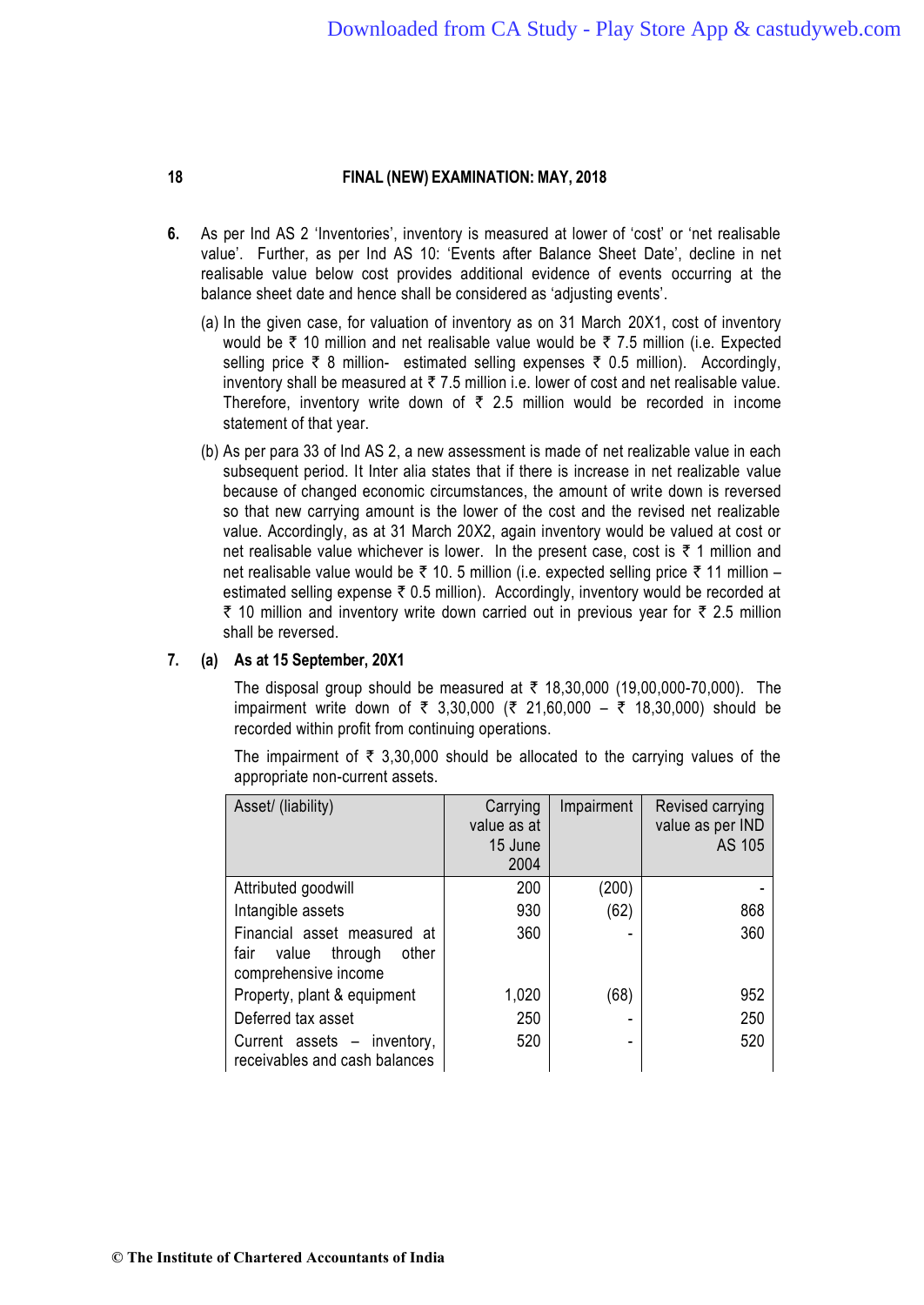| Current liabilities       |             |                          | (870) | $\overline{\phantom{0}}$ | 870            |
|---------------------------|-------------|--------------------------|-------|--------------------------|----------------|
| Non-current<br>provisions | liabilities | $\overline{\phantom{0}}$ | 250   | $\overline{\phantom{0}}$ | $^{\prime}250$ |
| ⊺otal                     |             |                          | 2.160 | (330)                    | ନ୍ଦ            |

The impairment loss is allocated first to goodwill and then pro rata to the other assets of the disposal group within Ind AS 105 measurement scope. Following assets are not in the measurement scope of the standard- financial asset measured at other comprehensive income, the deferred tax asset or the current assets. In addition, the impairment allocation can only be made against assets and is not allocated to liabilities.

#### **(b) As on 31 March. 20X2:**

All of the assets and liabilities, outside the scope of measurement under IFRS 5, are remeasured in accordance with the relevant standards. The assets that are remeasured in this case under the relevant standards are the Financial asset measured at fair value through other comprehensive income (Ind AS 109), the deferred tax asset (Ind AS 12), the current assets and liabilities (various standards) and the non-current liabilities (Ind AS 37).

| Asset/ (liability)                                                 | Carrying<br>amount as on<br>15 September,<br>20X1 | Change in<br>value to 31 <sup>st</sup><br>March 20X2 | Impairment | Revised<br>carrying<br>value as<br>per Ind<br>AS 105 |
|--------------------------------------------------------------------|---------------------------------------------------|------------------------------------------------------|------------|------------------------------------------------------|
| Attributed goodwill                                                |                                                   |                                                      |            |                                                      |
| Intangible assets                                                  | 868                                               |                                                      | (29)       | 839                                                  |
| Financial<br>asset                                                 | 360                                               | 50                                                   |            | 410                                                  |
| measured at fair value<br>through<br>other<br>comprehensive income |                                                   |                                                      |            |                                                      |
| &<br>plant<br>Property,<br>equipment                               | 952                                               |                                                      | (31)       | 921                                                  |
| Deferred tax asset                                                 | 250                                               | (20)                                                 |            | 230                                                  |
| Current<br>assets<br>inventory, receivables<br>and cash balances   | 520                                               | (120)                                                |            | 400                                                  |
| <b>Current liabilities</b><br>Non-current liabilities -            | (870)                                             | (30)                                                 |            | (900)                                                |
| provisions                                                         | (250)                                             |                                                      |            | (250                                                 |
| <b>Total</b>                                                       | 1,830                                             | (120)                                                | (60)       | 1,650                                                |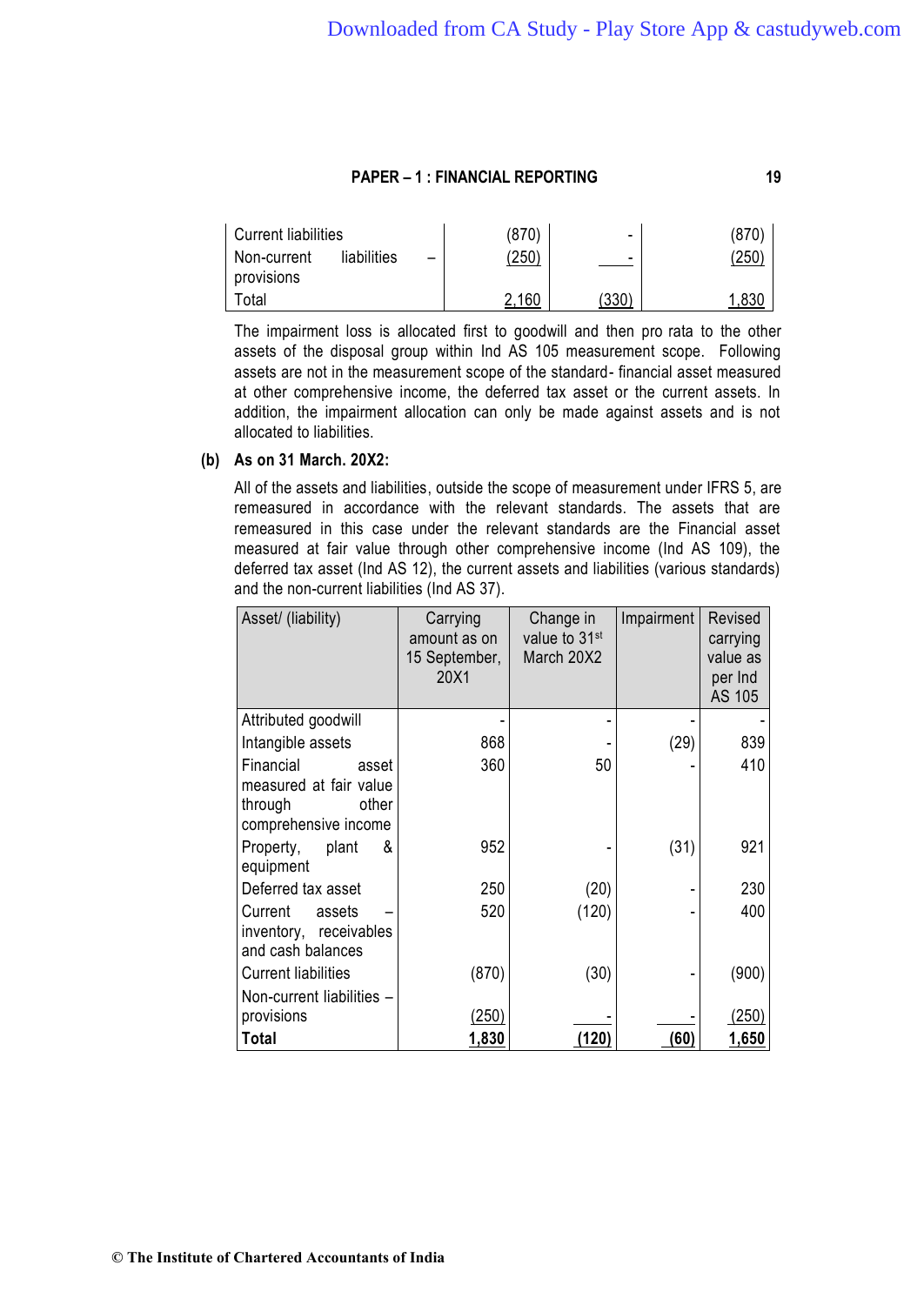**8.** As per para 74 of Ind AS 1 "Presentation of Financial Statements" where there is a breach of a material provision of a long-term loan arrangement on or before the end of the reporting period with the effect that the liability becomes payable on demand on t he reporting date, the entity does not classify the liability as current, if the lender agreed, after the reporting period and before the approval of the financial statements for issue, not to demand payment as a consequence of the breach.

In the given case, Company B (the lender) agreed for not to demand payment but only after the financial statements were approved for issuance. The financial statements were approved for issuance in the month of June 20X2 and both companies agreed for not to demand payment in the month of July 20X2 although negotiation started in the month of May 20x2 but could not agree before June 20X2 when financial statements were approved for issuance.

Hence, the liability should be classified as current in the financial statement for the year ended March 31, 20X2. The reason for current classification is as below:

**9.** As per para 39 of Ind AS 7, the aggregate cash flows arising from obtaining control of subsidiary shall be presented separately and classified as investing activities.

As per para 42 of Ind AS 7, the aggregate amount of the cash paid or received as consideration for obtaining subsidiaries is reported in the statement of cash flows net of cash and cash equivalents acquired or disposed of as part of such transactions, even ts or changes in circumstances.

Further, investing and financing transactions that do not require the use of cash or cash equivalents shall be excluded from a statement of cash flows. Such transactions shall be disclosed elsewhere in the financial statements in a way that provides all the relevant information about these investing and financing activities.

As per para 42A of Ind AS 7, cash flows arising from changes in ownership interests in a subsidiary that do not result in a loss of control shall be classified as cash flows from financing activities, unless the subsidiary is held by an investment entity, as defined in Ind AS 110, and is required to be measured at fair value through profit or loss. Such transactions are accounted for as equity transactions and accordingly, the resulting cash flows are classified in the same way as other transactions with owners.

Considering the above, for the financial year ended March 31, 20X2 total consideration of ₹ 15,00,000 less ₹ 250,000 will be shown under investing activities as " Acquisition of the subsidiary (net of cash acquired)".

There will not be any impact of issuance of equity shares as consideration in the cash flow statement however a proper disclosure shall be given elsewhere in the financial statements in a way that provides all the relevant information about the issuance of equity shares for non-cash consideration.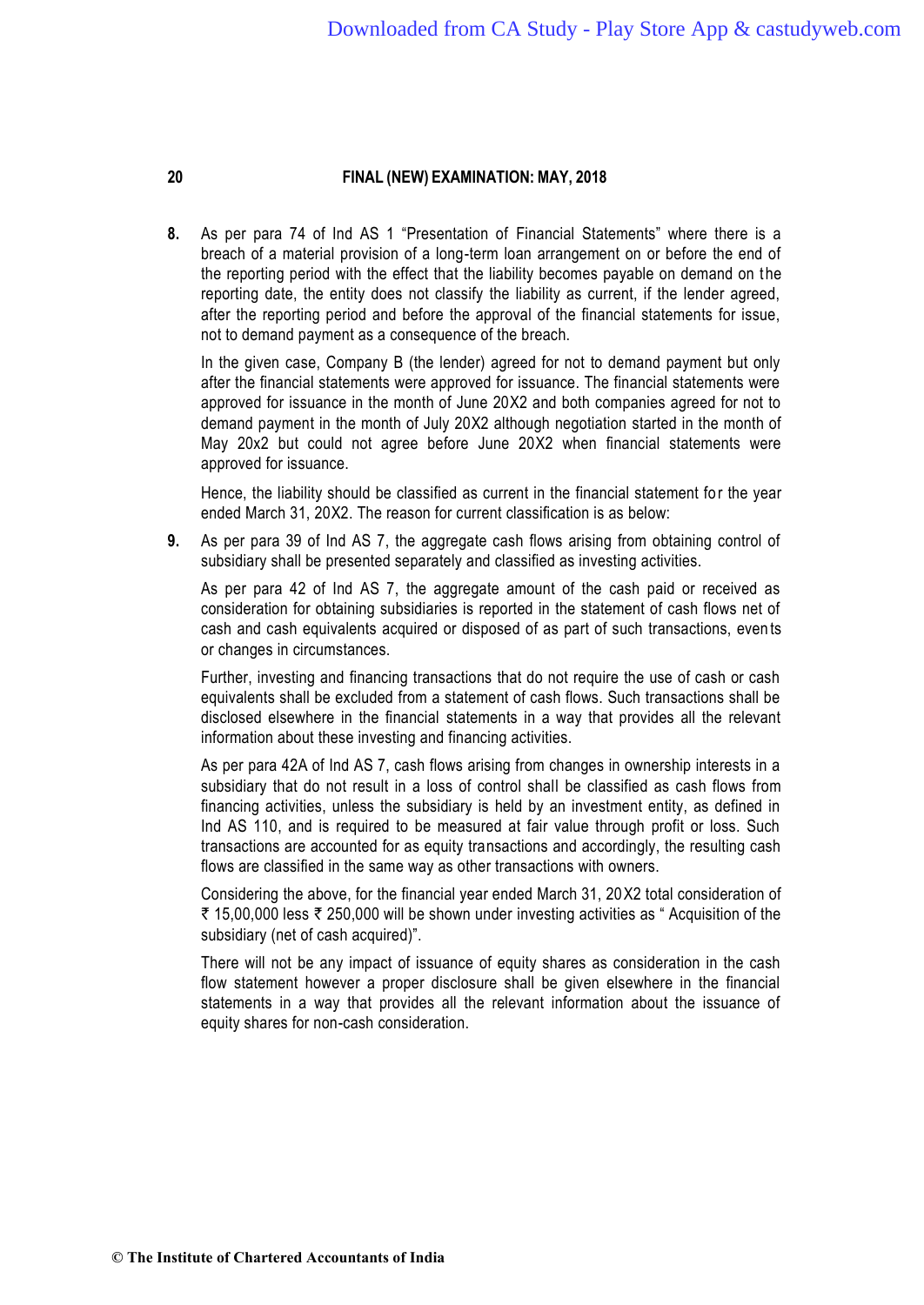Further, in the statement of cash flows for the year ended March 31, 20X3, cash consideration paid for the acquisition of additional 10% stake in Company B will be shown under financing activities.

**10.** The amount of Beta Pvt. Ltd. identifiable net assets  $\lceil \bar{\tau} \rceil 400$ , calculated as  $\bar{\tau}$  500 -  $\bar{\tau}$  100) exceeds the fair value of the consideration transferred plus the fair value of the non controlling interest in Beta Pvt. Ltd. [ $\overline{\tau}$  384 calculated as 300 + 84]. Alpha Ltd. measures the gain on its purchase of the 80 per cent interest as follows:

|                                                                                                            |     | $\bar{z}$ in lakh |
|------------------------------------------------------------------------------------------------------------|-----|-------------------|
| Amount of the identifiable net assets acquired ( $\bar{\tau}$ 500 - $\bar{\tau}$ 100)                      |     | 400               |
| Less: Fair value of the consideration transferred for Alpha Ltd.<br>80 per cent interest in Beta Pvt. Ltd. | 300 |                   |
| Add: Fair value of non controlling interest in Beta Pvt. Ltd.                                              | 84  | (384              |
| Gain on bargain purchase of 80 per cent interest                                                           |     |                   |

#### **Journal Entry**

|                                                     |     | $\bar{\tau}$ in lakhs | $\bar{\tau}$ in lakhs |
|-----------------------------------------------------|-----|-----------------------|-----------------------|
| Identifiable assets acquired                        | Dr. | 500                   |                       |
| To Cash                                             |     |                       | 300                   |
| To Liabilities assumed                              |     |                       | 100                   |
| To OCI/Equity-Gain on the bargain purchase          |     |                       | 16                    |
| To Equity-non controlling interest in Beta Pvt Ltd. |     |                       | 84                    |

If the acquirer chose to measure the non controlling interest in Beta Pvt. Ltd. on the basis of its proportionate interest in the identifiable net assets of the acquire, the recognized amount of the non controlling interest would be  $\bar{\tau}$  80 ( $\bar{\tau}$  400 x 0.20). The gain on the bargain purchase then would be ₹ 20 (₹ 400- (₹ 300 + ₹ 80)

#### **11. Journal Entries**

Purchase of Machinery on credit basis on 30th January 20X1:

| Machinery A/c $(5,000 \times $60)$                                                    | Dr. | 3,00,000 |          |
|---------------------------------------------------------------------------------------|-----|----------|----------|
| <b>To Creditors</b>                                                                   |     |          | 3,00,000 |
| (Initial transaction will be recorded at exchange rate on the<br>date of transaction) |     |          |          |

Exchange difference arising on translating monetary item on 31st March 20X1:

| Machinery A/c $[(5,500 \times $65) - (5,000 \times $60)]$ | 57,500 |  |
|-----------------------------------------------------------|--------|--|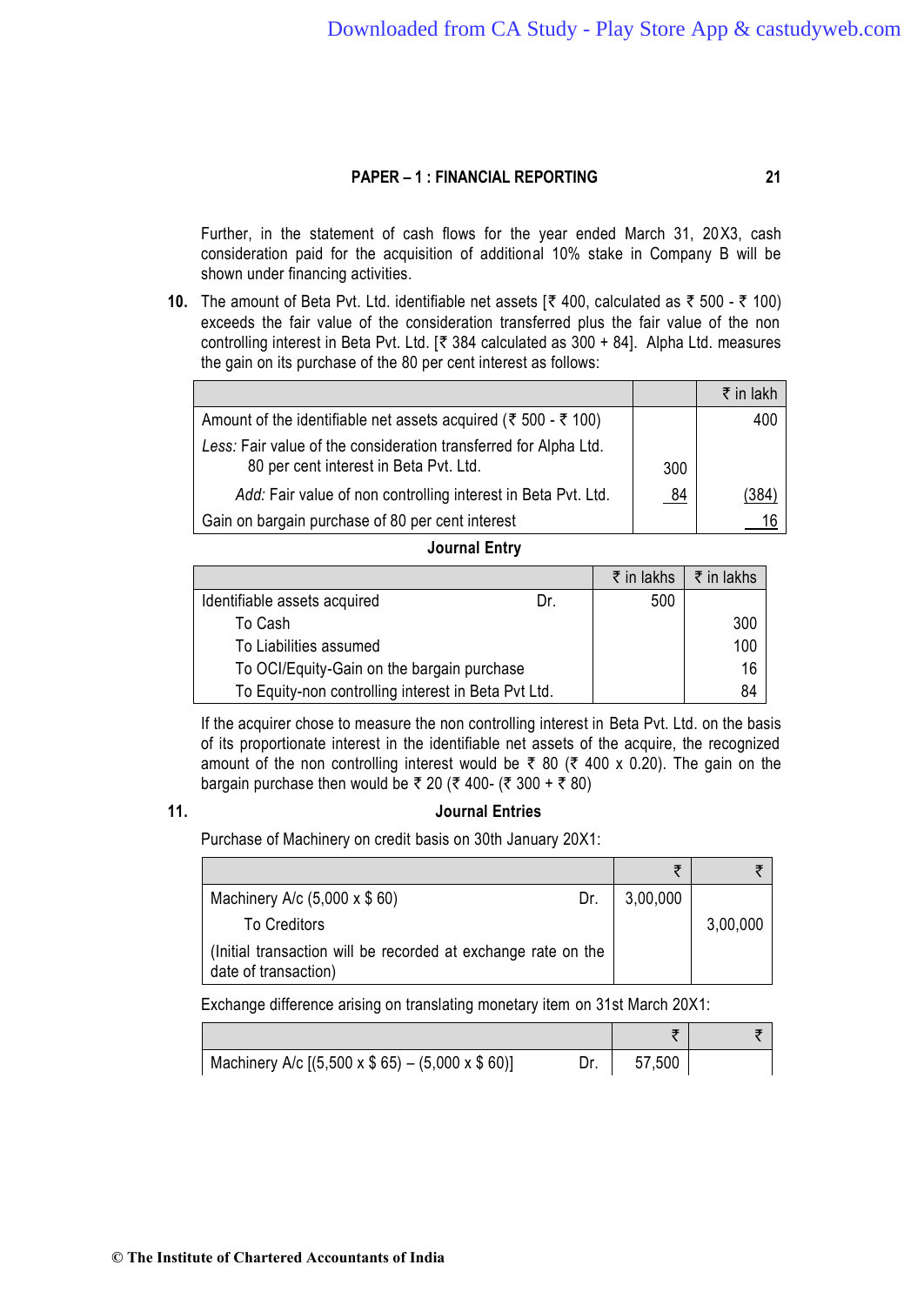| To Profit & loss a/c (Exchange Profit & Loss)                 |     |        | 57,500 |
|---------------------------------------------------------------|-----|--------|--------|
| Profit & Loss A/c $[(5,000 \times $65) - (5,000 \times $60)]$ | Dr. | 25,000 |        |
| <b>To Creditors</b>                                           |     |        | 20,000 |

Exchange difference arising on translating monetary item and settlement of creditors on 31st March 20X2:

|                                            |     | ₹        |          |
|--------------------------------------------|-----|----------|----------|
| Creditors A/c (5,000 x \$65)               | Dr. | 3,25,000 |          |
| Profit & loss A/c [(5,000 x (\$67 - \$65)] | Dr. | 10,000   |          |
| To Bank A/c                                |     |          | 3,35,000 |
| Machinery A/c [(5,500*(\$67-\$65))         | Dr. | 11,000   |          |
| To Profit & loss A/c                       |     |          | 11,000   |

**12.** Current tax= Taxable profit x Tax rate =  $\overline{5}$ 104 thousand x 25% =  $\overline{5}$ 26 thousand.

# **Computation of Taxable Profit:**

|                              | ₹ in thousand |
|------------------------------|---------------|
| Accounting profit            | 100           |
| Add: Donation not deductible |               |
| Less: Excess Depreciation    | (4)           |
| Total Taxable profit         | <u> 104</u>   |

|                   |     | ₹ in thousand | ₹ in thousand |
|-------------------|-----|---------------|---------------|
| Profit & loss A/c | Dr. | 26            |               |
| To Current Tax    |     |               | 26            |

# **Deferred tax:**

Machine's carrying amount according to Ind AS is  $\bar{\tau}$  118 thousand ( $\bar{\tau}$  120 thousand –  $\bar{\tau}$  2 thousand)

Machine's carrying amount for taxation purpose =  $\bar{\tau}$  114 thousand ( $\bar{\tau}$  120 thousand –  $\bar{\tau}$  6 thousand)

**Deferred Tax Liability** =  $\overline{z}$  4 thousand x 25%

|                           | $\bar{\tau}$ in thousand |  |
|---------------------------|--------------------------|--|
| Profit & loss A/c         |                          |  |
| To Deferred Tax Liability |                          |  |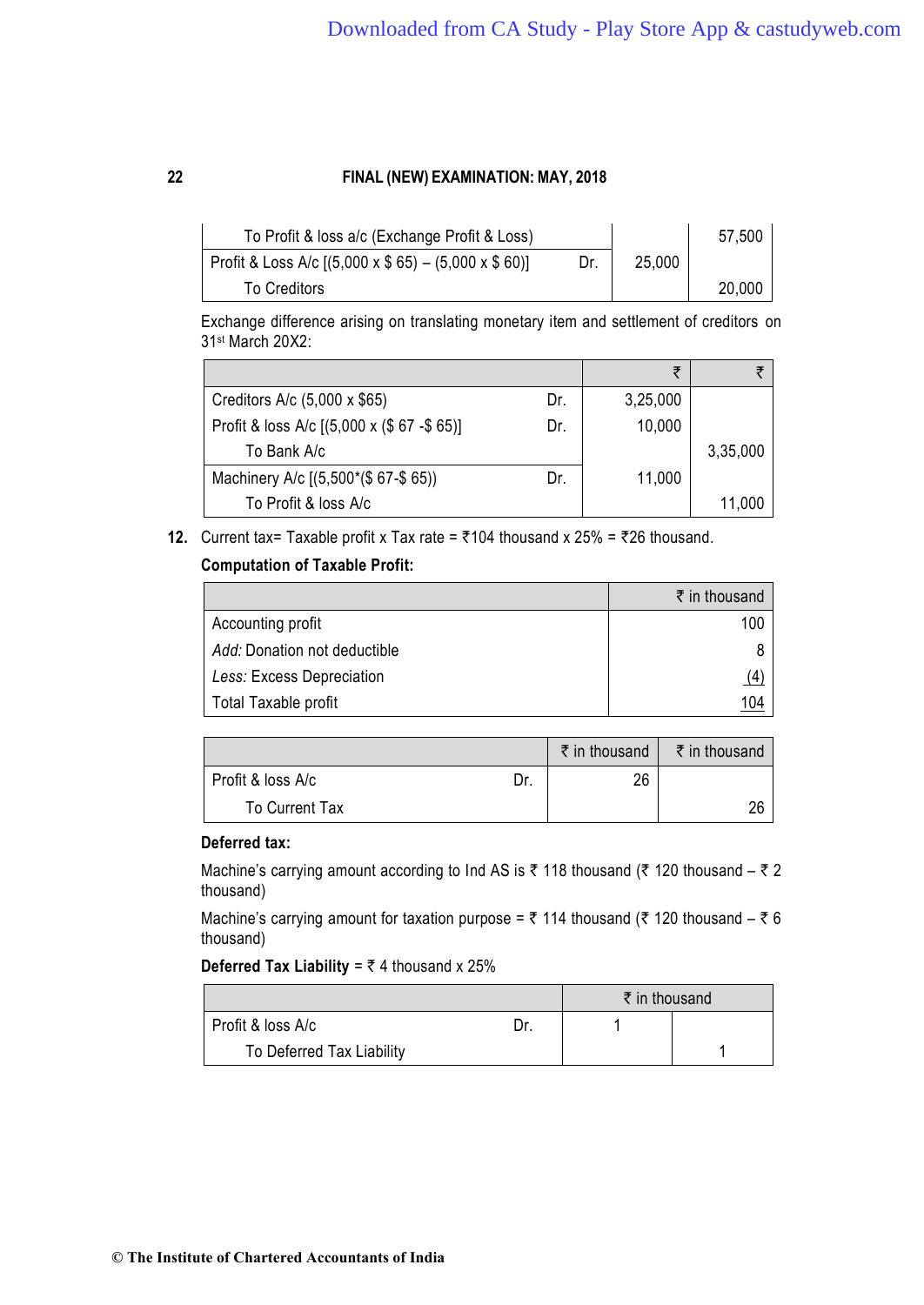## **Tax reconciliation in absolute numbers:**

|                                                                           | ₹ in thousand |
|---------------------------------------------------------------------------|---------------|
| Profit before tax according to Ind AS                                     | 100           |
| Applicable tax rate                                                       | 25%           |
| Tax                                                                       | 25            |
| Expenses not deductible for tax purposes ( $\bar{\tau}$ 8 thousand x 25%) |               |
| Tax expense (Current and deferred)                                        | 27            |

#### **Tax rate reconciliation**

| Applicable tax rate                      | 25%        |
|------------------------------------------|------------|
| Expenses not deductible for tax purposes | <u>2%</u>  |
| Average effective tax rate               | <u>27%</u> |

**13.** The annual depreciation charges prior to the change in useful life were

| <b>Buildings</b>       | ₹ 1,50,00,000/15 = | ₹ 10,00,000            |
|------------------------|--------------------|------------------------|
| Plant and machinery    | ₹ 1,00,00,000/10 = | ₹ 10,00,000            |
| Furniture and fixtures | ₹ 35,00,000/7 =    | ₹ 5,00,000             |
| Total =                |                    | <u>₹ 25,00,000 (A)</u> |

The revised annual depreciation for the year ending 31st March, 20X4, would be

| <b>Buildings</b>       | $[ ₹1,50,00,000 - ( ₹ 10,00,000 × 3)] / 10$                         | ₹ 12,00,000     |
|------------------------|---------------------------------------------------------------------|-----------------|
| Plant and machinery    | $[\overline{\xi}$ 1,00,00,000 – (₹ 10,00,000 × 3)] / 7              | ₹ 10,00,000     |
| Furniture and fixtures | $[\overline{\xi}$ 35,00,000 − ( $\overline{\xi}$ 5,00,000 × 3)] / 5 | ₹4,00,000       |
| Total                  |                                                                     | ₹ 26,00,000 (B) |

The impact on Statement of Profit and Loss for the year ending 31st March, 20X4

 $= ₹ 26,00,000 - ₹ 25,00,000 = ₹ 1,00,000$ 

This is a change in accounting estimate which is adjusted prospectively in the period in which the estimate is amended and, if relevant, to future periods if they are also affected. Accordingly, from 20X4-20X5 onward, excess of  $\bar{\tau}$  1,00,000 will be charged in the Statement of Profit and Loss every year till the time there is any further revision.

**14.** Paragraph 8 of Appendix B, Customer Loyalty Programmes of Ind AS 18, Revenue states inter-alia that if the entity is collecting the consideration on its own account, it shall measure its revenue as the gross consideration allocated to the award credits and recognise the revenue when it fulfils its obligations in respect of the awards."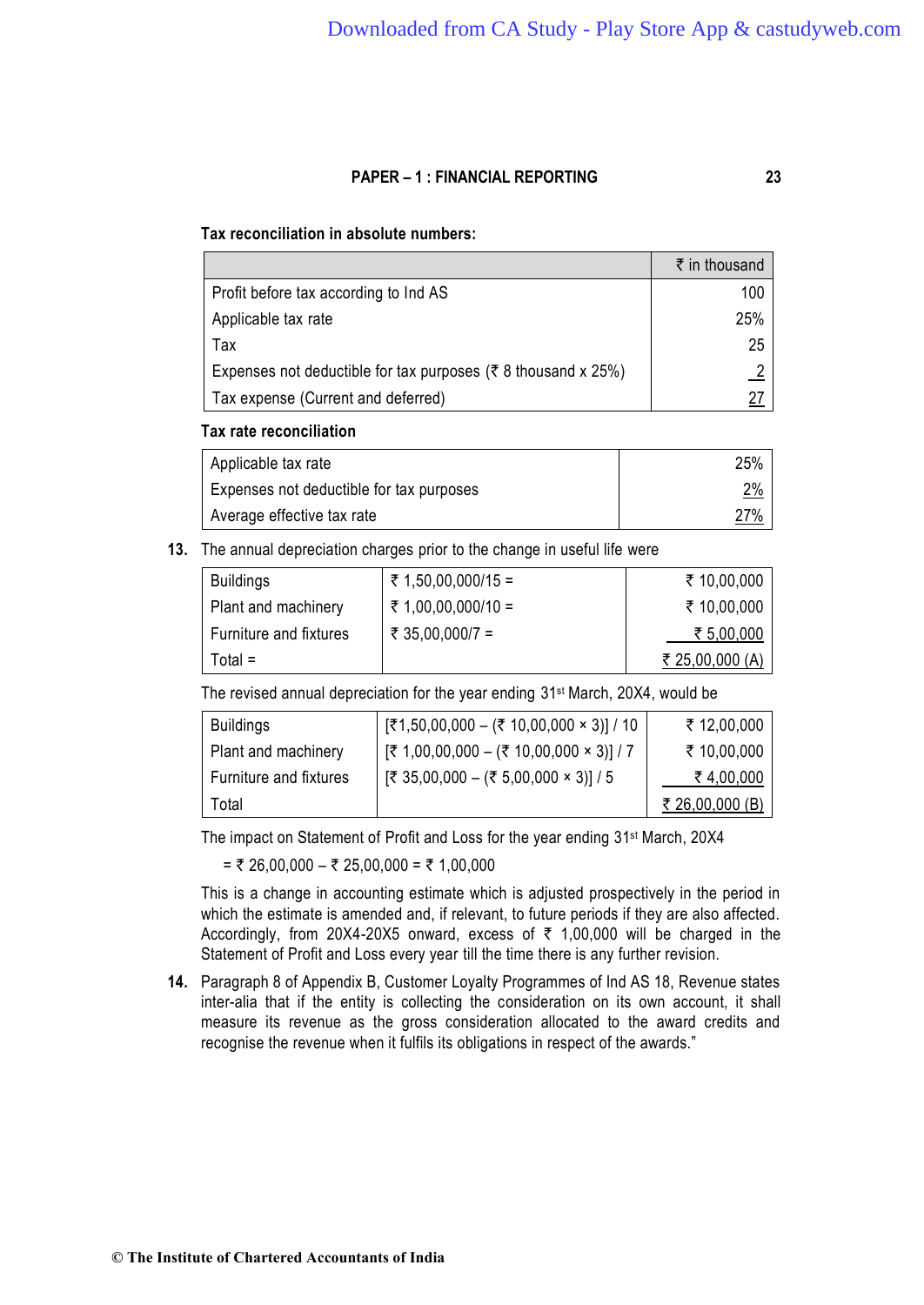Accordingly, since PQR Ltd. is acting as a principal, it shall recognise the revenue at gross amount and the expense of providing free third party goods will be included in the cost of goods sold.

Therefore, PQR Ltd. shall recognise the revenue of INR 40,000 and INR 34,000 shall be charged to the Statement of Profit and Loss as cost of goods sold.

**15.** (1) Paragraph 2 of Ind AS 20, "Accounting for Government Grants and Disclosure of Government Assistance" inter alia states that the Standard does not deal with government participation in the ownership of the entity.

> Since ABC Ltd. is a Government company, it implies that government has 100% shareholding in the entity. Accordingly, the entity needs to determine whether the payment is provided as a shareholder contribution or as a government. Equity contributions will be recorded in equity while grants will be shown in the Statement of Profit and Loss.

> Where it is concluded that the contributions are in the nature of government grant, the entity shall apply the principles of Ind AS 20 retrospectively as specified in Ind AS 101 'First Time Adoption of Ind AS'. Ind AS 20 requires all grants to be recognised as income on a systematic basis over the periods in which the entity recognises as expenses the related costs for which the grants are intended to compensate. Unlike AS 12, Ind AS 20 requires the grant to be classified as either a capital or an income grant and does not permit recognition of government grants in the nature of promoter's contribution directly to shareholders' funds.

> Where it is concluded that the contributions are in the nature of shareholder contributions and are recognised in capital reserve under previous GAAP, the provisions of paragraph 10 of Ind AS 101 would be applied which states that, which states that except in certain cases, an entity shall in its opening Ind AS Balance Sheet:

- (a) recognise all assets and liabilities whose recognition is required by Ind AS;
- (b) not recognise items as assets or liabilities if Ind AS do not permit such recognition;
- (c) reclassify items that it recognised in accordance with previous GAAP as one type of asset, liability or component of equity, but are a different type of asset, liability or component of equity in accordance with Ind AS; and
- (d) apply Ind AS in measuring all recognised assets and liabilities."

Accordingly, as per the above requirements of paragraph 10(c) in the given case, contributions recognised in the Capital Reserve should be transferred to appropriate category under 'Other Equity' at the date of transition to Ind AS.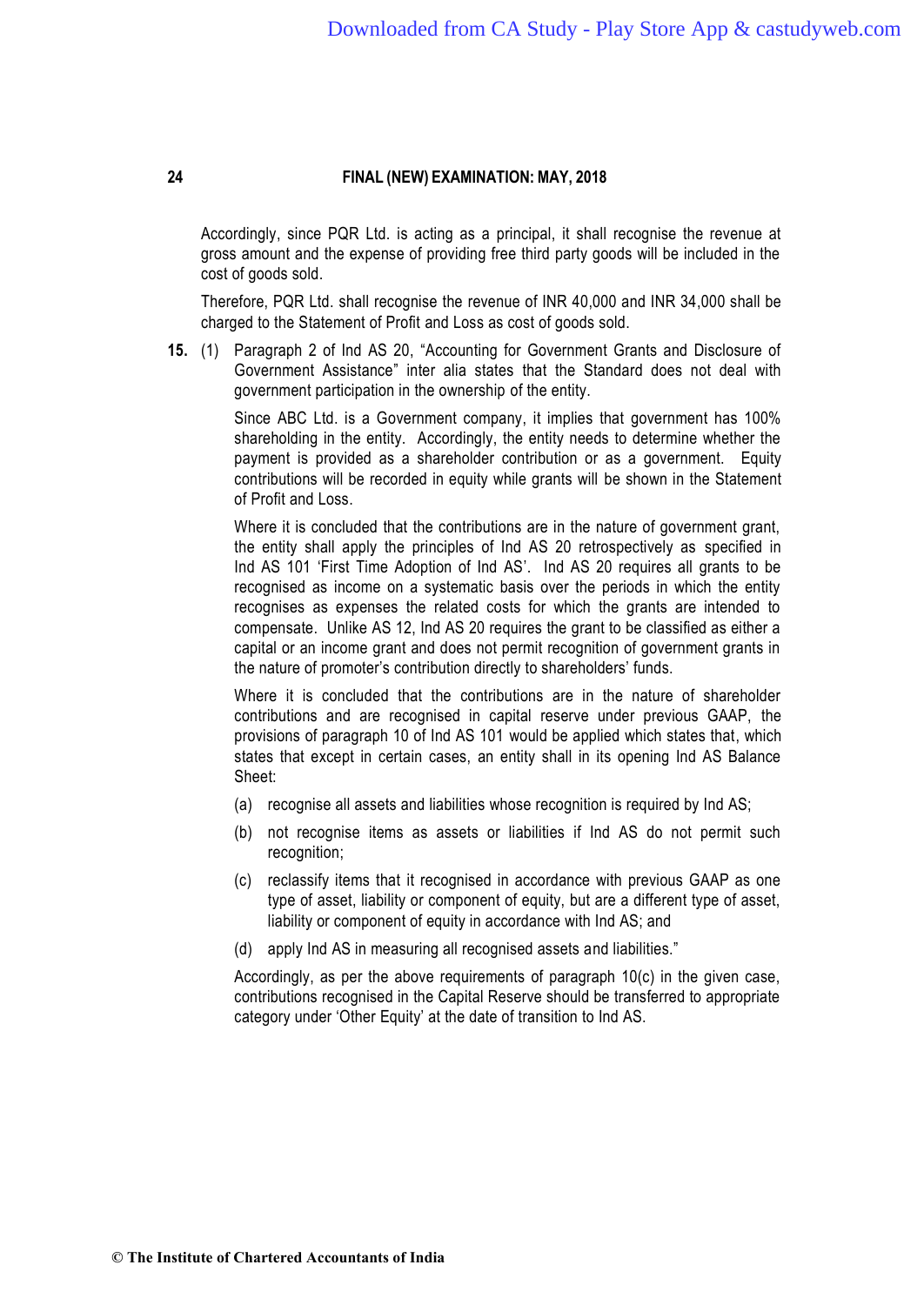**16.** As per paragraph 33 of Ind AS 17, lease payments shall be straight-lined over the period of lease unless

Either

another systematic basis is more representative of the time pattern of the user's benefit even if the payments to the lessors are not on that basis

or

the payments to the lessor are structured to increase in line with expected general inflation to compensate for the lessor's expected inflationary cost increases. If payments to the lessor vary because of factors other than general inflation, then lease payments shall be straight-lined.

Judgement would be required to be made as per the facts and circumstances of each case to determine whether the payments to the lessor are structured to increase in line with expected general inflation. Therefore, it is required to evaluate the lease agreement to ascertain the real intention and attributes of escalation in lease payments, i.e., whether the intention of such escalation is to compensate for expected general inflation or any other factors.

It is not necessary that the rate of the escalation of lease payments should exactly be equal to the expected general inflation. If the actual increase or decrease in the rate of inflation is not materially different as compared to the expected rate of inflation under the lease agreement, it is not required to straight-line the lease payments. However, the purpose of such escalation should only be to compensate the expected general inflation rate.

In the given case, the increase of 20% p.a. in lease rentals does not appear to have any link with general inflation which is expected to be 7%. Accordingly, the entire lease payments should be straight-lined since the increase is not a compensation for inflation.

**17.** As per paragraph 4 of Ind AS 33 "Earnings per Share", when an entity presents both consolidated financial statements and separate financial statements prepared in accordance with Ind AS 110, Consolidated Financial Statements, and Ind AS 27, Separate Financial Statements, respectively, the disclosures required by this Standard shall be presented both in the consolidated financial statements and separate financial statements. In consolidated financial statements such disclosures shall be based on consolidated information and in separate financial statements such disclosures shall be based on information given in separate financial statements. An entity shall not present in consolidated financial statements, earnings per share based on the information given in separate financial statements and shall not present in separate financial statements, earnings per share based on the information given in consolidated financial statements.

Also paragraph 9 of the standard states that an entity shall calculate basic earnings per share amounts for profit or loss attributable to ordinary equity holders of the parent entity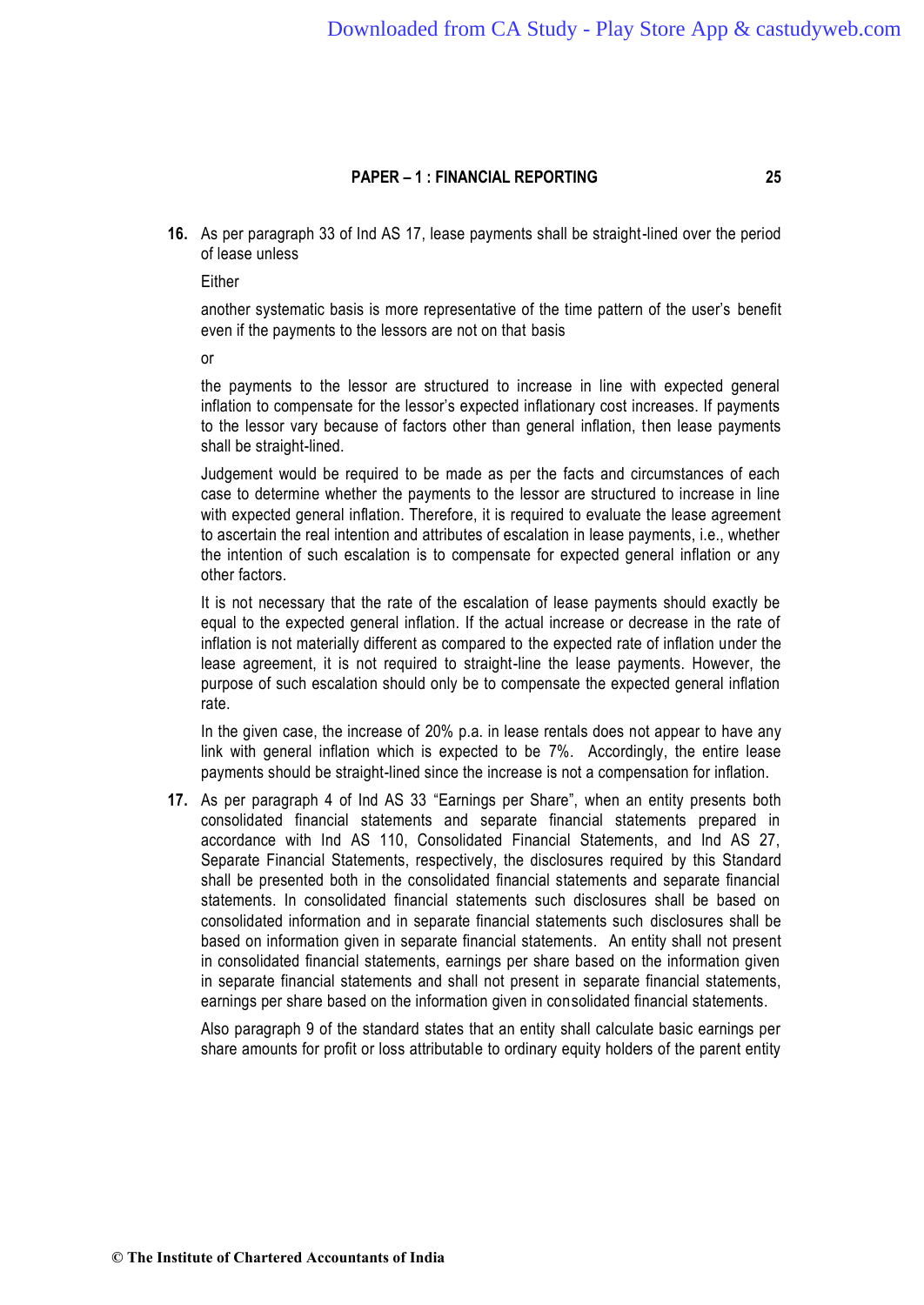and, if presented, profit or loss from continuing operations attributable to those equity holders.

Further, paragraph A1 of Appendix A of Ind AS 33 states that for the purpose of calculating earnings per share based on the consolidated financial statements, profit or loss attributable to the parent entity refers to profit or loss of the consolidated entity after adjusting for non- controlling interests.

Therefore. the requirements of paragraph 9 of Ind AS 33 have been provided in the context of calculating EPS in the consolidated financial statements of an entity.

The accountants of P Ltd. had followed this for calculation of Basic EPS in its SFS. As per ITFG Bulletin 11, for SFS analogy may be drawn from paragraph 9 of Ind AS 33 that in case of separate financial statements, the parent entity mentioned in paragraph 9 will imply the legal entity of which separate financial statements are being prepared and accordingly, when an entity presents EPS in its separate financial statements, then the same shall be calculated based on the profit or loss attributable to its equity shareholders.

Hence, the presentation of Basic EPS by the Accountant of P Ltd. on the basis of consolidated financial statements in its separate financial statements is not correct. The correct presentation of Basic EPS would be as follows:

| <b>Calculation of Basic EPS of P Ltd. in SFS</b> |                 |
|--------------------------------------------------|-----------------|
| Net Profit after tax                             | ₹ 20,00,000     |
| No. of share issued                              | 2,00,000 shares |
| <b>Basic EPS</b>                                 | ₹ 10 per share  |

**18.** As per paragraph 9 of Ind AS 24, Related Party Disclosures, "Key management personnel are those persons having authority and responsibility for planning, directing and controlling the activities of the entity, directly or indirectly, including any director (whether executive or otherwise) of that entity."

Accordingly, key management personnel (KMP) includes any director of the entity who are having authority and responsibility for planning, directing and controlling the activities of the entity. Hence, independent director Mr. Atul and non-executive director Mr. Naveen are covered under the definition of KMP in accordance with Ind AS.

Also as per paragraph 7 and 9 of Ind AS 19, 'Employee Benefits', an employee may provide services to an entity on a full-time, part-time, permanent, casual or temporary basis. For the purpose of the Standard, Employees include directors and other management personnel.

Therefore, contention of the Accountant is wrong that they are not employees of X Ltd.

Paragraph 17 of Ind AS requires disclosure about employee benefits for key management personnel. Therefore, an entity shall disclose key management personnel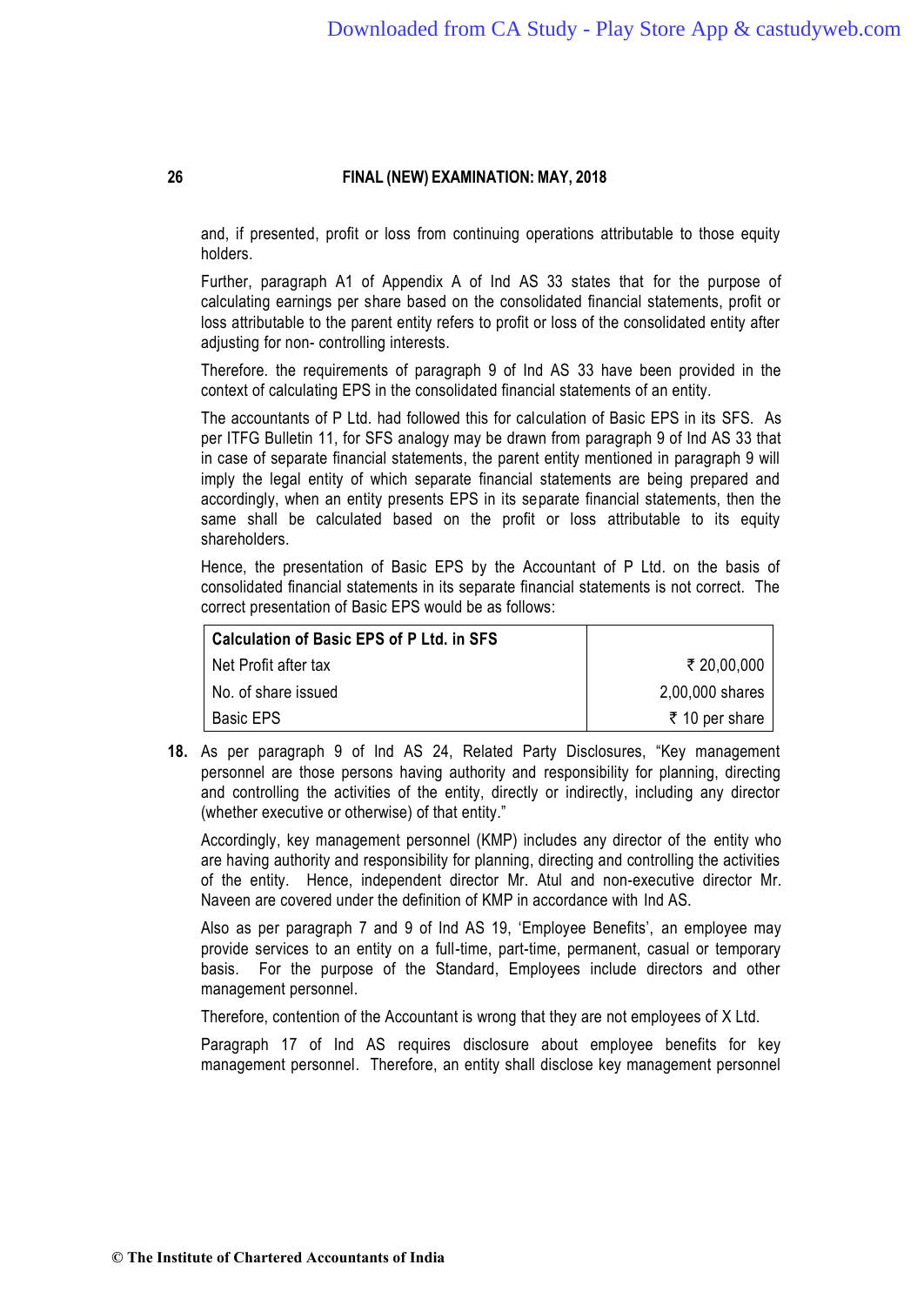compensation in total i.e. disclosure of directors' fee of  $(3, 10, 00, 000 + 7, 7, 50, 000)$  $\bar{\tau}$  17,50,000 is to be made as employees benefits (under various categories).

Since short-term employee benefits are expected to be settled wholly before twelve months after the end of the annual reporting period in which the employees render the related services, the sitting fee paid to directors will fall under it (as per Ind AS 19) and is required to be disclosed in accordance with the paragraph 17 of Ind AS 24.

- **19. (a)** On evaluation of the financial statements, following was observed:
	- 1. For foreseeable loss provision is made and not reserves. Hence, reserve for foreseeable loss for INR 1000 million, (due within 6 months), should be a part of provision. Therefore, it needs to be regrouped. If it was also a part of previous year's comparatives, then a note should be added in the notes to account for regrouping done this year.
	- 2. Interest accrued and due of INR 1,110 million on term loan will be a part of current liabilities since it is supposed to be paid within 12 months from the reporting date. Hence, it should be shown under the heading "Other Current Liabilities".
	- 3. It can be inferred from Note 3, that the deferred tax liabilities and deferred tax assets relate to taxes on income levied by the same governing taxation laws . Hence, these shall be set off, in accordance with AS 22. The net DTA of INR 600 million shall be shown in the balance sheet.
	- 4. The note to trade receivables was incorrectly presented. The rectified note would be as follows:

|     |               | <b>Trade receivables (Unsecured)</b>                       | <b>INR</b> in<br>million |
|-----|---------------|------------------------------------------------------------|--------------------------|
| (a) |               | Over six months from the date they were due for<br>payment |                          |
|     | I.            | Considered good                                            | 0                        |
|     | ii.           | Considered doubtful                                        | 80                       |
|     |               | Less: Provision for doubtful debts                         | (10)                     |
|     |               | (A)                                                        | 70                       |
| (b) | Others        |                                                            |                          |
|     | I.            | Considered good                                            | 2,130                    |
|     | ii.           | Considered doubtful                                        |                          |
|     |               | Less: Provision for doubtful debts                         |                          |
|     |               | (B)                                                        | 2,130                    |
|     | Total (A + B) |                                                            |                          |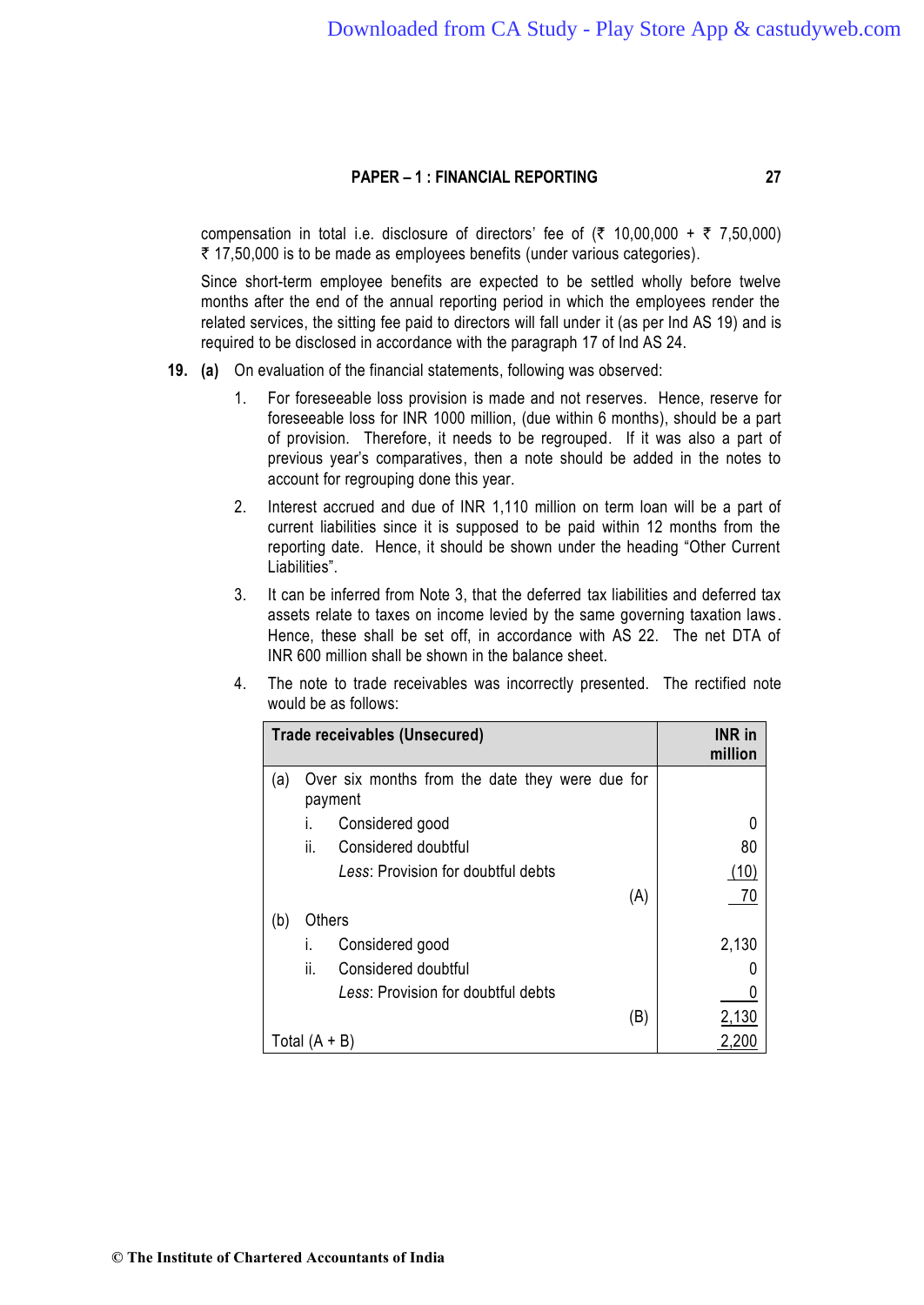5. It is common to have a termination clause in service contracts. Just by having a termination clause, a company cannot create a liability. Para 14 of AS 29 inter alia states that a provision will be recognized when an enterprise has a present obligation as a result of a past event.

Since there is nothing to show that there is a present obligation, no provision will be made.

As per para 27 of AS 29, a contingent liability is recognized only where the possibility of an outflow of resources embodying economic benefits is not remote. Since there is no onerous liability as on the reporting date, the possibility of an outflow becomes remote. Therefore, no contingent liability will arise. In fact, the management has wrongly worded it as 'onerous liability' in its notes to accounts. Onerous liability arises only when the unavoidable costs of meeting the obligation under the contract exceeds the economic benefits expected to be received from it. This note should be eliminated.

6. The demand notice from the tax department (that is under litigation) is a clear instance of a 'contingent liability'. Accordingly, the note should be revised as –

#### '**Contingent Liability:**

There is a demand notice INR 12 Million, which is under CIT (Appeals) as on the reporting date.

7. The Statement to Profit and Loss needs to represent earnings per share, as per AS 20.

| <b>Balance Sheet</b>          |          | (INR in Million)     |
|-------------------------------|----------|----------------------|
|                               | Note No. | As at March 31, 20X1 |
| <b>EQUITY AND LIABILITIES</b> |          |                      |
| Shareholders' funds           |          |                      |
| Share capital                 |          | 2,000                |
| Reserves and surplus          |          | 3,000                |
| Non-current liabilities       |          |                      |
| Long-term borrowings          | 2        | 10,000               |
| <b>Current liabilities</b>    |          |                      |
| Trade payables                |          | 600                  |
| Short-term provisions         |          | 1,500                |
| Other current liabilities     | 4        | 1,410                |
| TOTAL                         |          | 18,510               |

#### **(b) Revised extracts of the financial statements**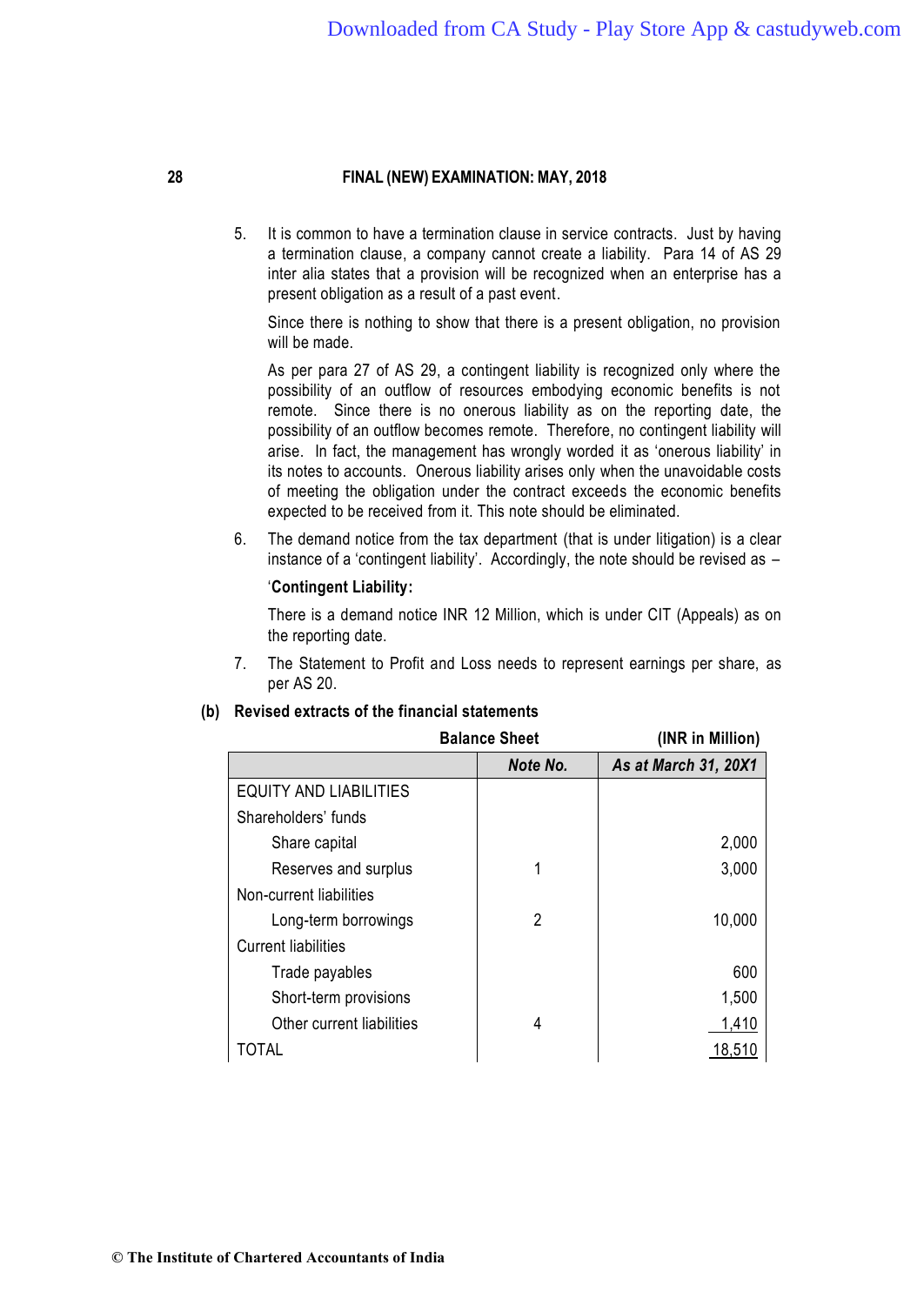| <b>ASSETS</b>             |   |        |
|---------------------------|---|--------|
| Non - current assets      |   |        |
| <b>Fixed Assets</b>       |   | 11,310 |
| Deferred Tax Assets       | 3 | 600    |
| <b>Current assets</b>     |   |        |
| Inventories               |   | 2,000  |
| Trade receivables         | 5 | 2,200  |
| Cash and Cash Equivalents |   | 2,400  |
| <b>TOTAL</b>              |   | 18,510 |

# **Statement of Profit and Loss (INR in Million)**

|                                                           | <b>Note</b><br>No. | Year ended<br><b>March 31, 20X1</b> |
|-----------------------------------------------------------|--------------------|-------------------------------------|
| Revenue from operations                                   |                    | 11,000                              |
| <b>Expenses</b>                                           |                    |                                     |
| <b>Operating Costs</b>                                    |                    | 4,400                               |
| <b>Employee Benefit Expense</b>                           |                    | 2,400                               |
| Depreciation                                              |                    | 1,998                               |
| <b>Total Expenses</b>                                     |                    | 8,798                               |
| <b>Profit Before Tax</b>                                  |                    | 2,202                               |
| <b>Tax Expense</b>                                        |                    | 300                                 |
| Profit for the period                                     |                    | 1,902                               |
| <b>Earnings Per Equity Share</b>                          |                    |                                     |
| Basic                                                     |                    | 9.51                                |
| Diluted                                                   |                    | 9.51                                |
| Number of equity shares (face value of $\bar{z}$ 10 each) |                    | 200 million                         |

# **Revised Notes (wherever applicable):**

# **Note on Reserves and Surplus (INR in Million)**

| <b>Capital Reserve</b> |      | 1,000 |
|------------------------|------|-------|
| Surplus from P & L     |      |       |
| Opening Bal            | 98   |       |
| Additions              | -902 | 2,000 |
| ⊺otal                  |      |       |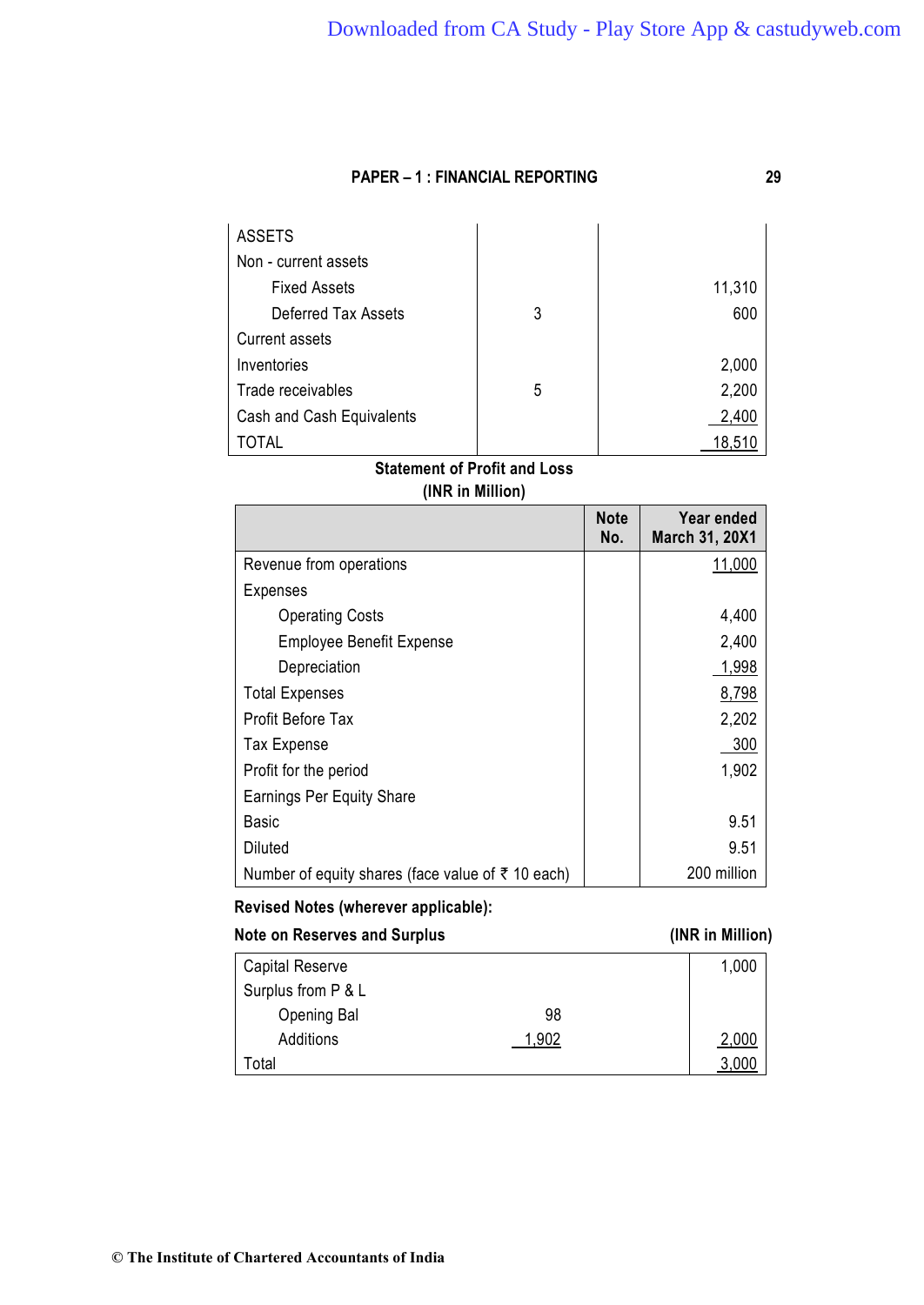# **Note on Long Term Borrowings**

| Term Loan from Bank | 10,000 |
|---------------------|--------|
| Total               | 10,000 |

## **Note on Other Current Liabilities**

| Unclaimed dividends   |            |
|-----------------------|------------|
| Interest on Term Loan | 1.110      |
| Billing in Advance    | <u>294</u> |
| Total                 |            |

## **20. Samriddhi Ltd.**

# **Value Added Statement for the year ended 31st March, 20XI**

|                                                        |       | (in ₹'000) |
|--------------------------------------------------------|-------|------------|
| Sales                                                  |       | 2,380      |
| Cost of Bought in Materials and Services:<br>Less:     |       |            |
| ₹ (1,220 + 235)<br><b>Operational Cost</b>             | 1,455 |            |
| Administrative Expenses ₹ (25+8+62)                    | 95    |            |
| Interest cost                                          | 35    | (1, 585)   |
| Value addition by manufacturing and trading activities |       | 795        |
| Other Income<br>Add:                                   |       | 370        |
| Gross Value Added                                      |       | 1,165      |

# **Application of Gross Value Added**

|    |                                         |    | $(\bar{\xi}$ in '000) $(\bar{\xi}$ in '000) | %    |
|----|-----------------------------------------|----|---------------------------------------------|------|
| To | Pay Employees:                          |    |                                             |      |
|    | Wages/ Salaries to Administrative Staff |    | 330                                         | 0.28 |
| To | Pay Directors:                          |    |                                             |      |
|    | Directors' Remuneration                 |    | 55                                          | 0.05 |
| To | Pay Government:                         |    |                                             |      |
|    | Local taxes including cess              | 70 |                                             |      |
|    | Provision for tax                       | 87 | 157                                         | 0.14 |
| To | Pay Providers of Capital                |    |                                             |      |
|    | Interest on Debentures                  |    | 180                                         | 0.15 |
| To | Provide for maintenance                 |    |                                             |      |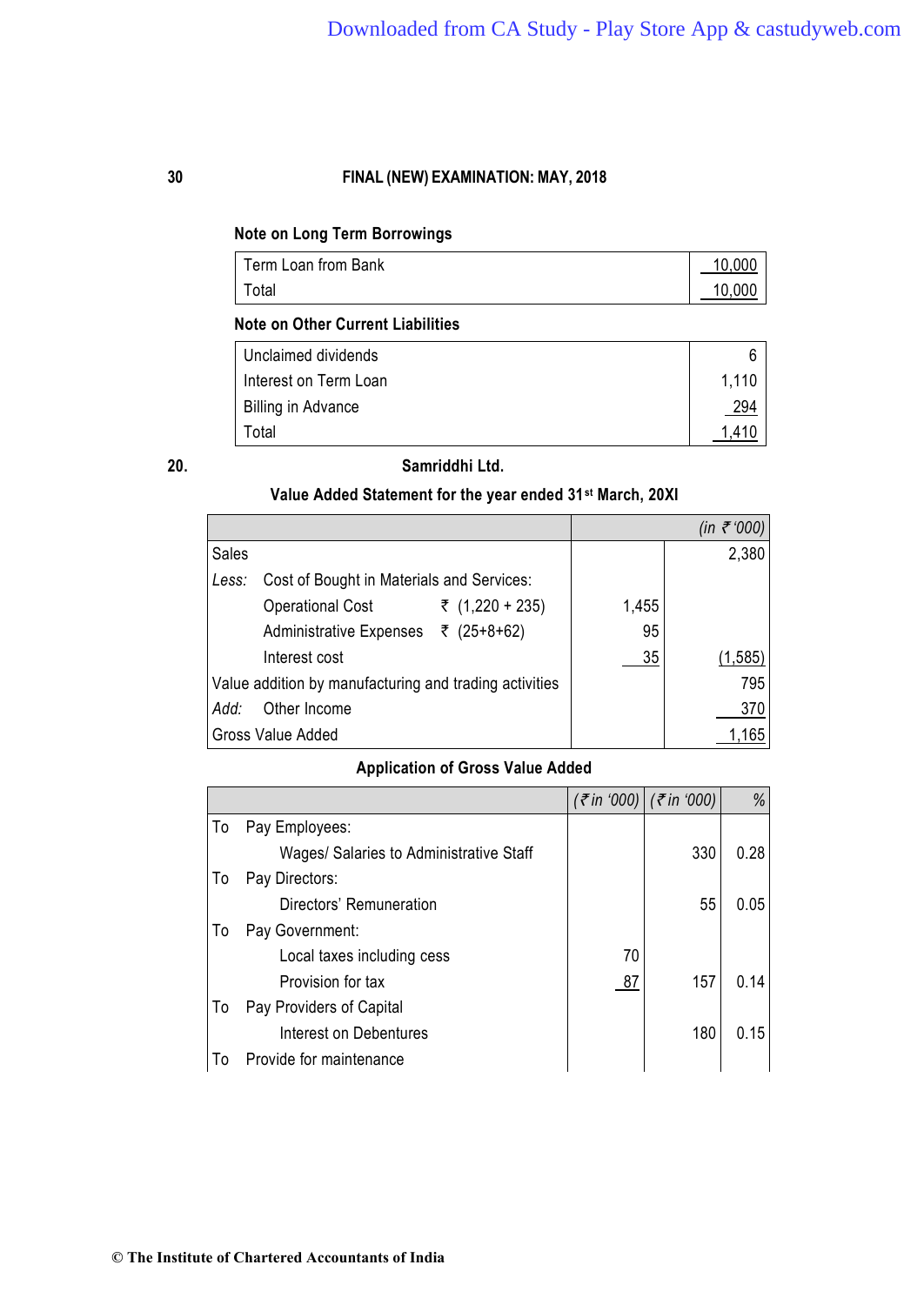| Depreciation           | 240 |     |      |
|------------------------|-----|-----|------|
| <b>Retained Profit</b> | 203 | 443 | 0.38 |
|                        |     | 165 |      |

**Ratios** 

(a) Gross Value Added to Material Cost Ratio = 
$$
\frac{Gross Value Added}{Material cost} = \frac{1165}{1220} = 0.95
$$

Higher GVA ratio of Samriddhi Ltd. in comparison to Industry shows that it has better material utilisation policy than industry's material utilisation policy.

(b) Gross Value Added to Employee Cost Ratio = Employee cost  $\frac{\text{Gross Value Added}}{\text{Employee cost}} = \frac{1165}{330}$  $\frac{1165}{200}$  = 3.53

Higher GVA ratio of Industry in comparison to Samriddhi Ltd. shows that Industry's labour productivity or policy is better than Samriddhi Ltd.'s labour productivity or policy.

(c) Gross Value Added to Sales Ratio = 
$$
\frac{\text{Gross Value Added}}{\text{Sales}} = \frac{1165}{2380} = 0.49
$$

Higher GVA ratio of Industry in comparison to Samriddhi Ltd. shows that Industry's sales policy is better than Samriddhi Ltd.'s sales policy.

(d) Gross Value Added to Capital Employed Ratio

|  | Gross Value Added                                                   |  |  |  |
|--|---------------------------------------------------------------------|--|--|--|
|  | Equity share capital + Preference share capital + Retained Earnings |  |  |  |
|  | 1165<br>$= 0.49$<br>$\frac{(1500 + 600 + 263)}{$                    |  |  |  |

Higher GVA ratio of Samriddhi Ltd. in comparison to Industry shows that managerial efficiency of Samriddhi Ltd. is better than Industry. Samriddhi Ltd. is able to efficiently utilise its capital in the generation of profit and in addition of value to its organisation.

**Note:** Capital Employed may also include Debentures ₹ 18,00,000 as per the concept of Value Added. In such a case, the ratio would be as follows:

Gross Value Added to Capital Employed Ratio

Gross Value Added

= Equity share capital  $\,+\,$  Preference share capital  $\,+\,$ Retained Earnings $\,+\,$ Debentures